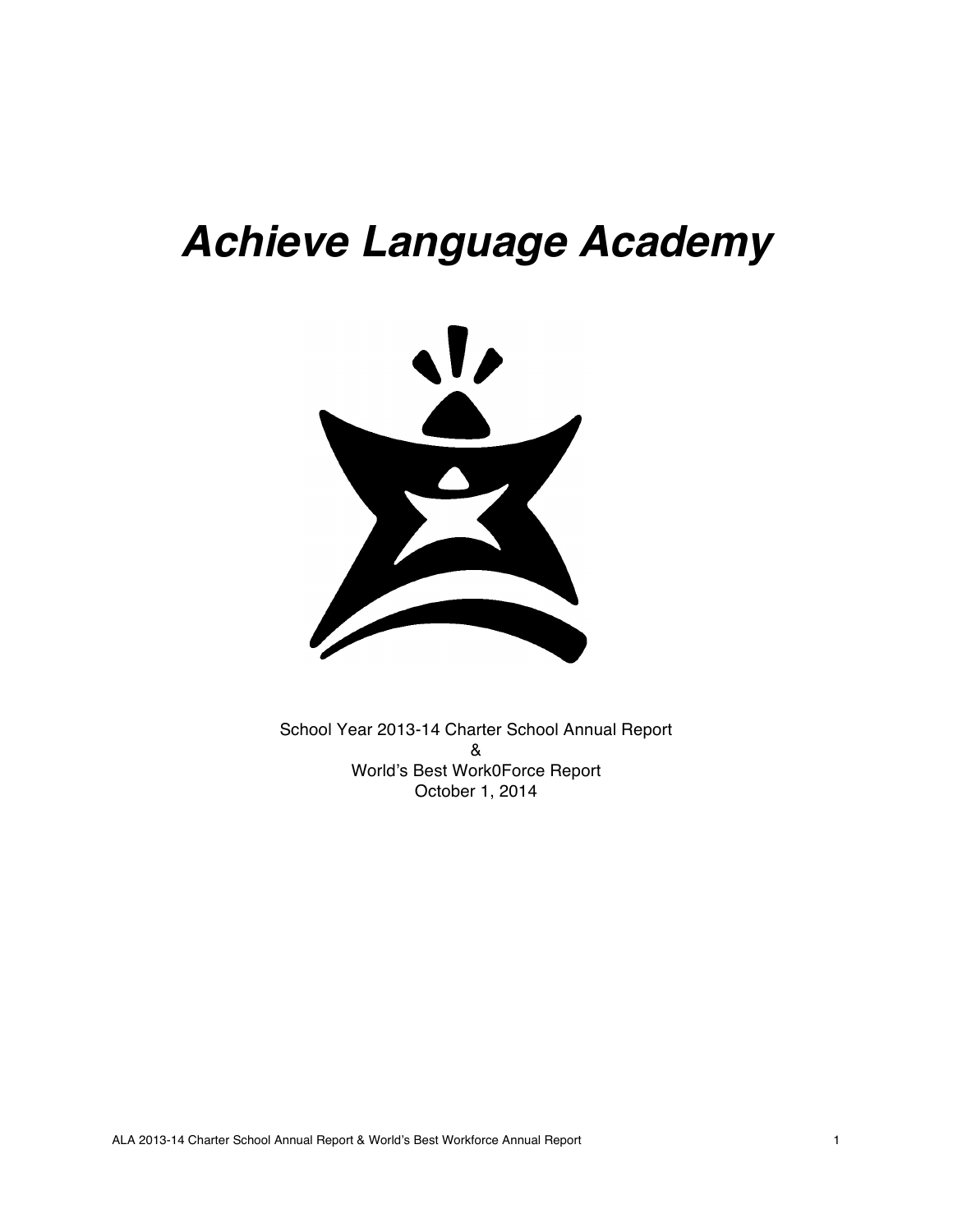## **Table of Contents**

| School Information                       | 3  |
|------------------------------------------|----|
| <b>Student Enrollment and Admissions</b> | 6  |
| Worlds' Best Workforce Components        | 8  |
| Academic Performance                     | 16 |
| Staffing                                 | 21 |
| Governance and Management                | 24 |
| <b>Operational Performance</b>           | 26 |
| Finances                                 | 28 |
| Attachment                               | 29 |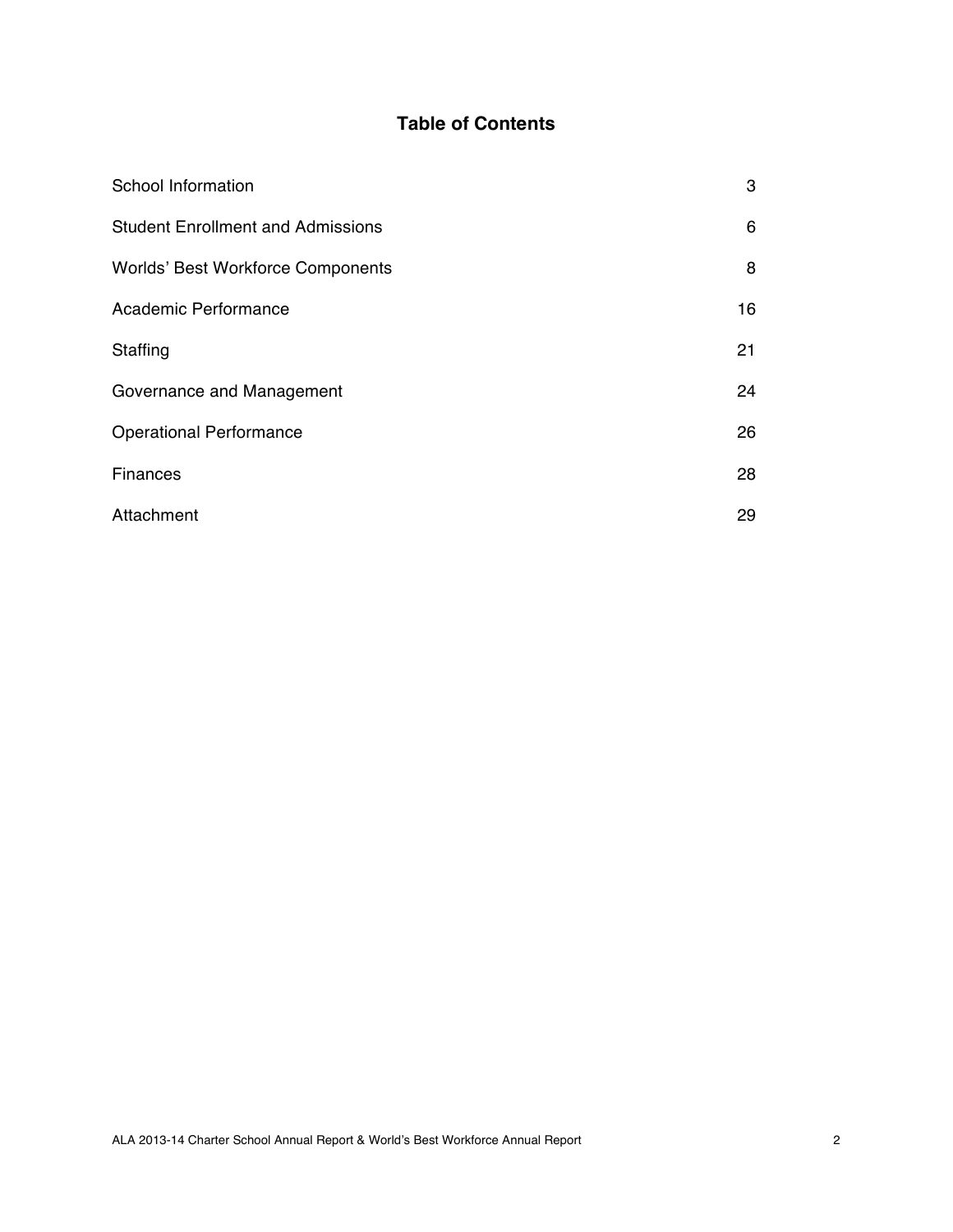## **School Information**

\*This report provides the Minnesota Department of Education, the authorizer, parents of Achieve Language Academy (ALA), and the general public with information describing the progress of ALA and its students.

2169 Stillwater Ave E St. Paul, MN 55119

Phone: 651-738-4875 Website: www.achievemn.org

Grades Served: PK-8

Year opened: 1996



ALA is an urban charter school that offers a second language and serves students in prekindergarten through eighth grade. The 2012-2013 school year marked ALA's seventeenth year of operations. The school was granted its charter in 1996. In July of 2012 Novations Education Opportunities (NEO) became the authorizer. Achieve is located in the city limits of St. Paul, Minnesota. During the 2013-2014 school year, Achieve enrolled approximately 430 (PK-8) students.

ALA is built on the beliefs that good schools transform communities; that community is created by shared values and common goals; that all children can learn and achieve; and that education is essential to a fulfilling life.

At ALA, students:

- **WORK** cooperatively with other students of various cultural backgrounds and toward personal high academic goals;
- **RESPECT** each individual's uniqueness, cultural heritage and opinions and ideas;
- **BELONG** to a community that gives back to the larger community and are active members of a challenging learning community.

#### Unique Characteristics

- I. Students have an opportunity to become literate in two languages: English and either Hmong or Spanish.
- II. Extended summer programming available for all students.
- III. 5-day a week preschool program (4 yr old).
- IV. English is considered the second language for approximately half of the students.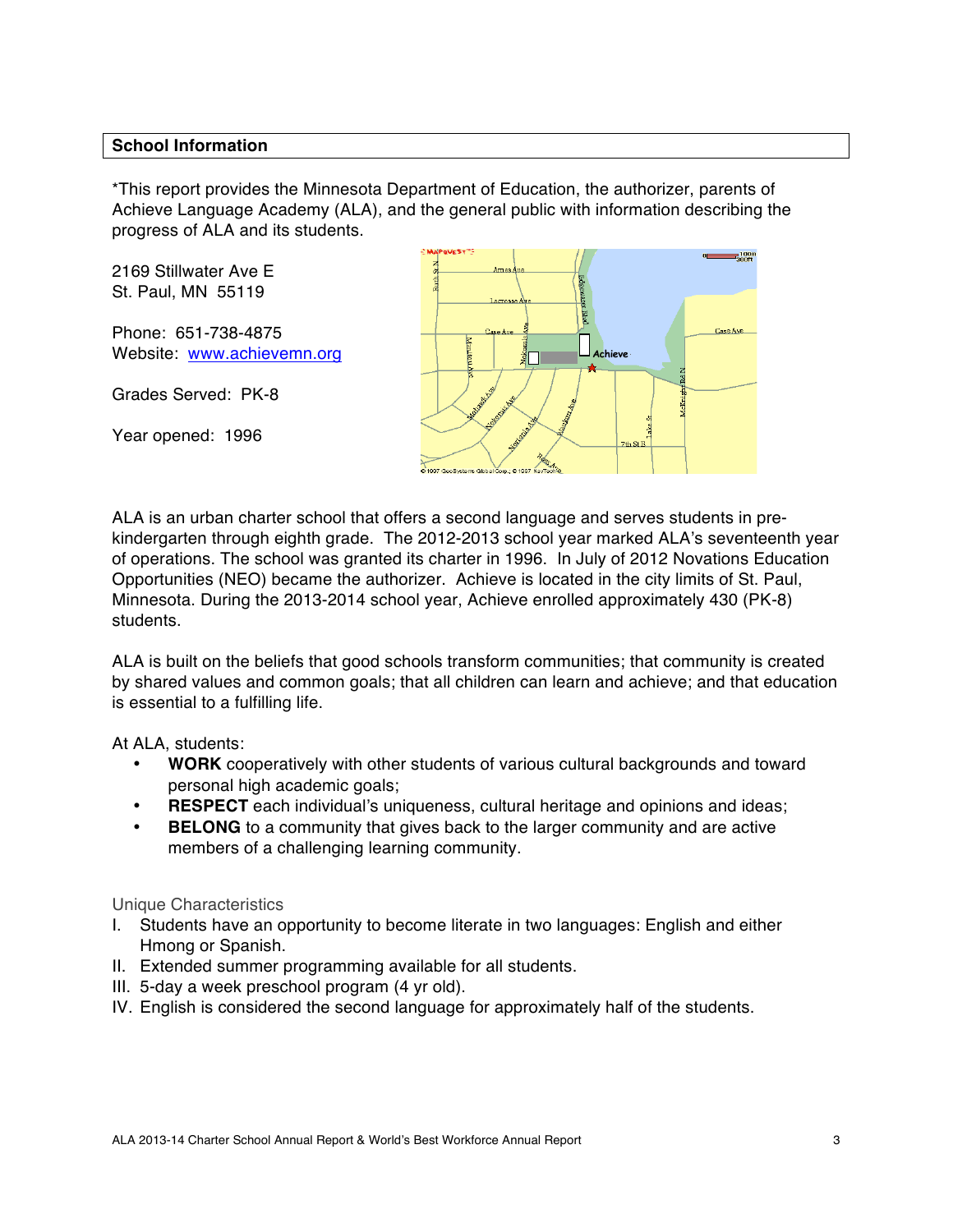#### **Mission Statement**

The mission of ALA is to provide a rigorous, standards-based, data-driven, best practices educational program for students in grades Pre-K through 8. Achieve educates the whole child in a safe environment that values diversity and promotes the Hmong and Spanish languages and cultures. (adopted 11/12).

#### **Philosophy**

The underlying philosophy statements underscore the commitment that Achieve has for preparing students for success once they leave the school.

- ✲ Learner success is based on a partnership where:
	- o Teachers facilitate
	- o Learners participate
	- o Families engage
- ✲ Proficiency in Hmong or Spanish will prepare our learners to thrive in a diverse society.
- ✲ Small learning communities create a welcoming, safe, and nurturing environment.
- ✲ Learning is centered in the classroom.
- ✲ Achieve Focuses on the whole learner:
	- o Emotional health
	- o Social development
	- o Academic achievement
- ✲ A culturally diverse student population enriches each learner's experience
- ✲ Achieve continues to improve through the active participation of:
	- o Learners
	- o Families
	- o Community
	- o Staff
	- o School Board
- ✲ Teachers work in learning teams to ensure the success of all learners
- ✲ Achieve strives for academic success by:
	- o Using standards based curricula
	- o Making data driven decisions in planning for each student
	- o Using research based instructional practices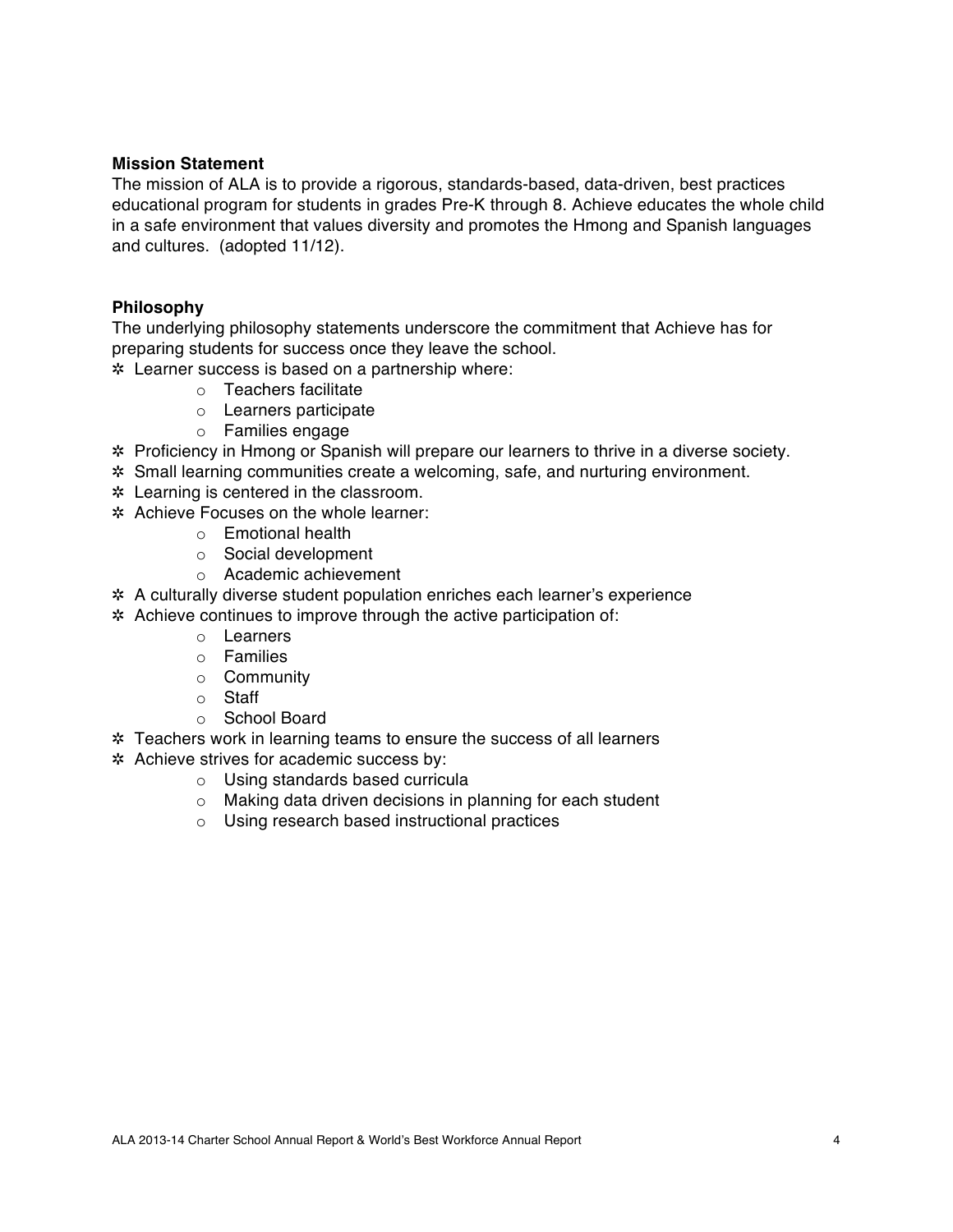#### **School Calendar/Hours of Operation:**

In 2013-2014, ALA closely followed the St. Paul Public Schools calendar of 173 scheduled days during the regular school year. The school was in session, Monday through Friday, from 8:35 a.m. to 3:50 p.m. Achieve also provided all students the opportunity to participate in a Learning Year summer program that ran Monday through Thursday, for 20 days during June and July from 8:30 a.m. to 1:30 p.m.

#### **Authorizer Information**

Novation Education Opportunities (NEO) 3432 Denmark Avenue, Suite 130 Eagan, MN 55123

- (612) 889-2103
- www.neoauthorizer.org Wendy Swanson Choi, Executive Director

## **Minnesota Department of Education**

website for ALA report card http://rc.education.state.mn.us/#mySchool/orgId--401807010\_p--1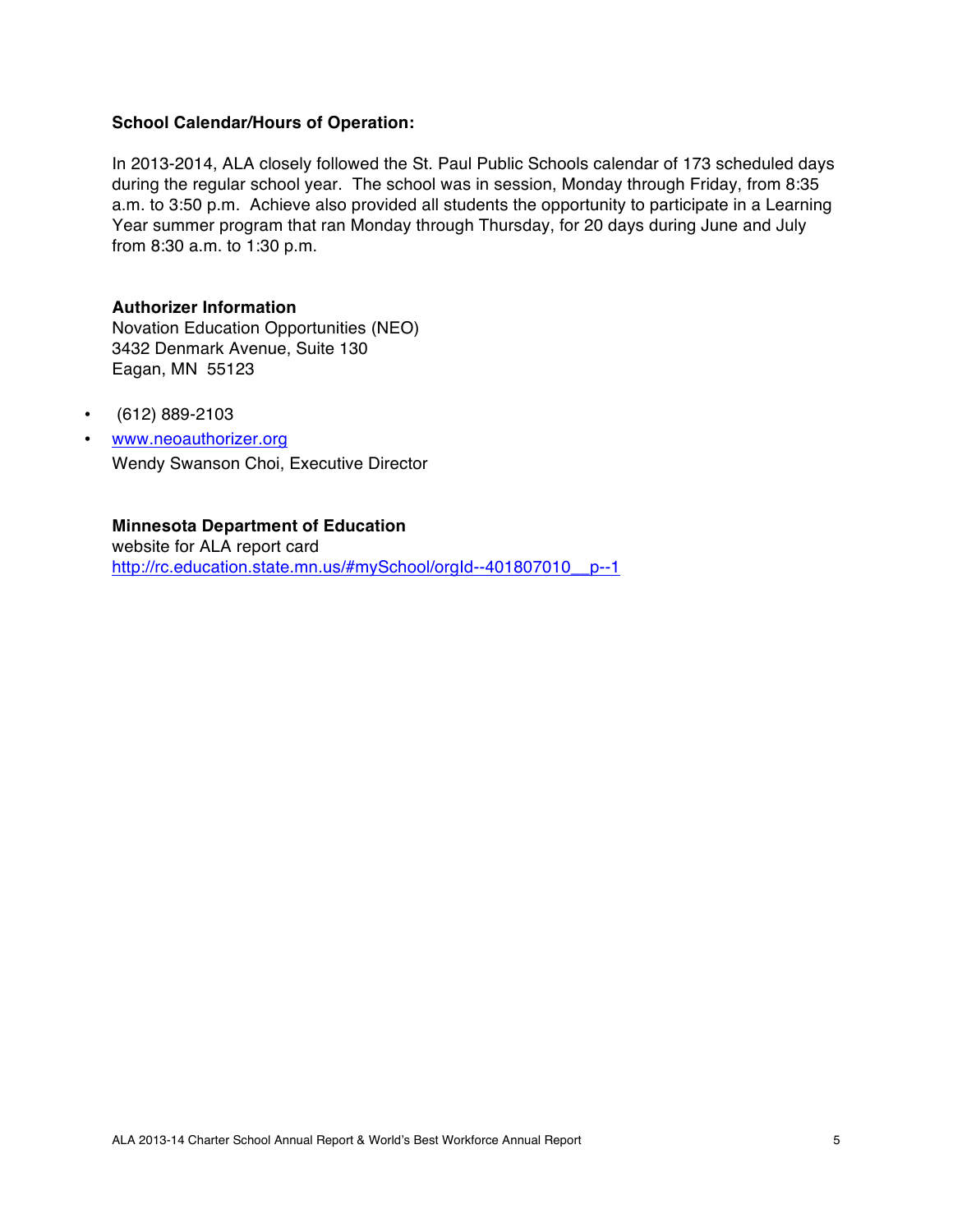## **Student Enrollment and Admissions**

## **Key Demographic Trends**

**Student Characteristics:** During the 2013-2014 school year a total of 427 students attended ALA in grades kindergarten through eighth grade. The majority of the students are of color and qualified for free or reduced lunch. Over half were classified as English Language Learners (ELL). The table below outlines demographic characteristics of ALA students.

|                          | 2012-13 (Yr 16) | 2013-2014 (Yr 17) | 2014-2015 (Yr 18) |
|--------------------------|-----------------|-------------------|-------------------|
| <b>Total Enrollment</b>  | 430             | 427               | 446               |
| Male                     | 209             | 221               | 216               |
| Female                   | 228             | 206               | 230               |
| <b>Special Education</b> | 10.6            | 8.5               | 10.0              |
| <b>LEP</b>               | 54.2            | 56.4              | 55.00             |
| Asian                    | 42.1            | 39.6              | 41.7              |
| <b>Black</b>             | 15.1            | 13.9              | 10.0              |
| White                    | 10.3            | 10.4              | 11.4              |
| Hispanic                 | 31.2            | 35.1              | 33.8              |
| American Indian          | 1.3             | .9                | 1.0               |
| F/R Lunch                | 85.6            | 89.9              | 90.0              |

#### **Student Enrollment**

Over the past 5 years ALA has a very stable population, averaging 430 students in grade Prekindergarten through 8<sup>th</sup> grade each year. During the 2013-14 there was a slight increase in the 7-8 grade population. The 2014-15 numbers show a serge in growth across all grade levels.

|                                                            | 2012-13 | 2013-14 | 2014-2015 (est.) |
|------------------------------------------------------------|---------|---------|------------------|
| Prekindergarten                                            | 21      | 21      | 35               |
| Kindergarten                                               | 46      | 44      | 48               |
| 1st Grade                                                  | 42      | 48      | 48               |
| 2nd Grade                                                  | 47      | 43      | 50               |
| 3rd Grade                                                  | 49      | 47      | 48               |
| 4th Grade                                                  | 44      | 46      | 49               |
| 5th Grade                                                  | 46      | 44      | 52               |
| 6th Grade                                                  | 47      | 44      | 48               |
| 7th Grade                                                  | 45      | 48      | 49               |
| 8th Grade                                                  | 40      | 42      | 46               |
| <b>Total</b>                                               | 430     | 427     | 473              |
| <b>Total ADM (Average</b><br>Daily Membership) for<br>year | 402     | 421     |                  |

## **Student Attendance, Attrition & Mobility**

|                                   | $2011 - 12$ | 2012-13 | 2013-14 |
|-----------------------------------|-------------|---------|---------|
| <b>Overall Attendance</b><br>Rate | 95.0        | 95.0    | 95.0    |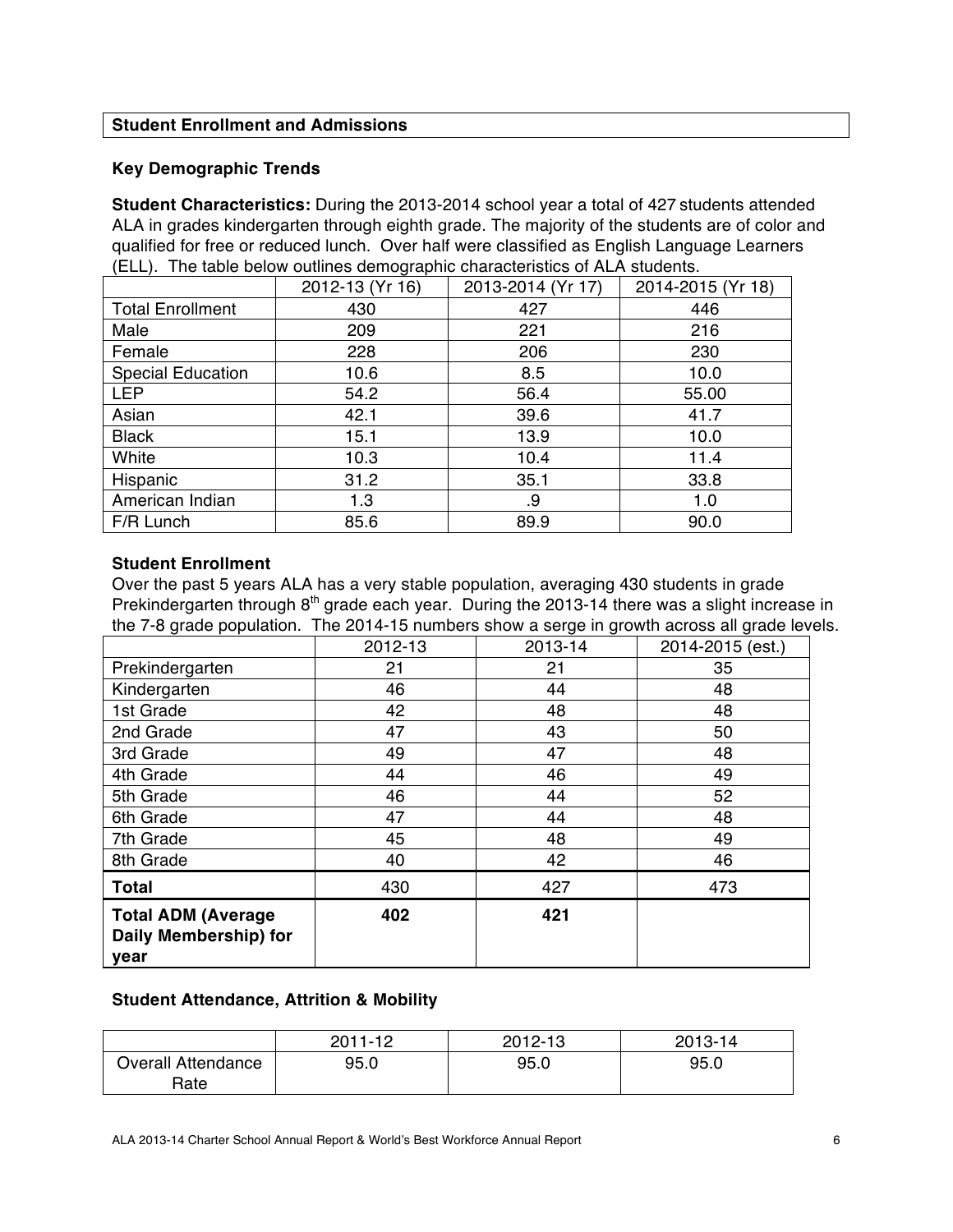## **Admissions**

As ALA begin the 2013-14 school year it became clear that given the student numbers there would be waiting lists in many of the grades beyond prekindergarten. The school board reviewed the admissions policy and the staff set up clearer guidelines for all procedures related to enrolling at Achieve. A lottery is held each March and waitlists are kept by grade level to fill any openings after the lottery deadline.

#### **Attrition and Mobility**

Over the past three years ALA has had a very low mobility rate. During the 2013-14 school year 23 students transferred out of Achieve and 32 students moved into open seats. This was a 9 student gain during the school year. This is approximately a 13% change in students across all grade levels. (Mobility index is calculated by taking the total transfers in and out divided by the October  $1<sup>st</sup>$  population.)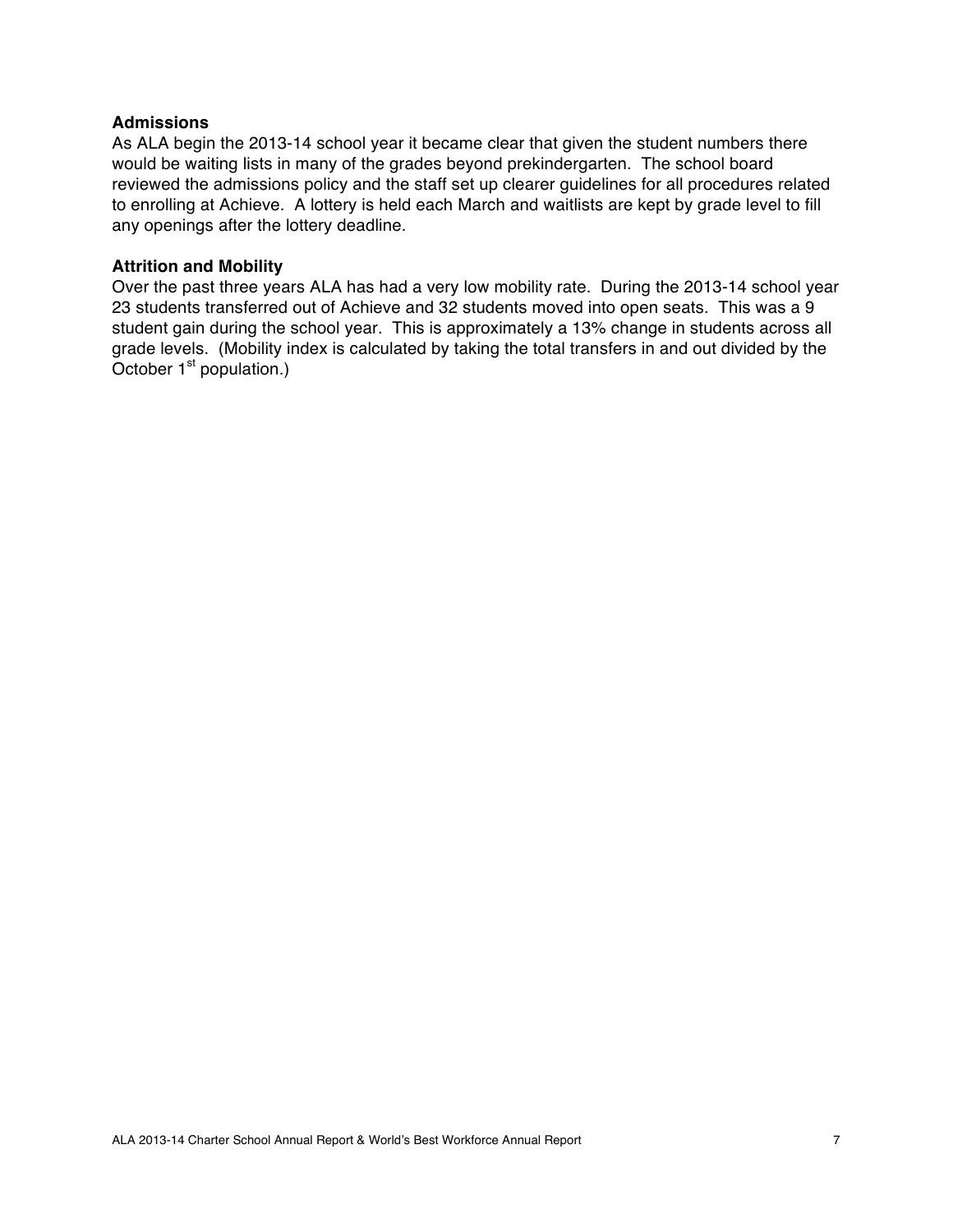## **Worlds' Best Workforce Components**

In May 2013 the State legislature passed important legislation aimed at ensuring career and college readiness for all graduates in Minnesota Statute 120B.11: School District Process for Reviewing Curriculum, Instruction, and Student Achievement; Striving for the World's Best Workforce. According to the Minnesota Department of Education, MS 120B.11 requires school districts to develop a plan that includes the following components:

- 1. Clearly defined district and school site goals and benchmarks for instruction and student achievement for all student subgroups;
- 2. A process for assessing and evaluating each student's progress toward meeting state and local academic standards and identifying strengths and weakness of instruction in pursuit of student and school success and curriculum affecting students' progress and growth toward career and college readiness leading to the worlds' best workforce;
- 3. A system to periodically review and evaluate the effectiveness of all instruction and curriculum, taking into account strategies and best practices, student outcomes, building principal evaluations, and teacher evaluations;
- 4. Strategies for improving instruction, curriculum, and student achievement;
- 5. Effective practices that integrate high-quality instruction, rigorous curriculum, technology, and a collaborative professional culture that develops and supports teacher quality, performance, and effectiveness; and
- 6. An annual budget for continuing to implement the plan.

The purpose of this section is to outline the Core Strategies for achieving the goals identified in the Strategic Framework, the annual School Improvement Plan (SIP) and to fulfill the school's reporting responsibilities outlined in Minnesota Statute 120B.11. These compelling interests have been combined into a single, comprehensive, and aligned school plan.

In 2013, ALA School Board updated the Strategic Framework that has been in place since 2008. The process involved input from teachers, parents and community. The final result was updating our mission, core values, strategic goals (see section l of Annual Report). Along with the updating of the Strategic Framework ALA annually updates the School Improvement Plan (SIP).

ALA is committed to student success. Ensuring the success of each student begins with a clear idea of why we exist as a charter school, how we work to accomplish our goals, and what the end result will be.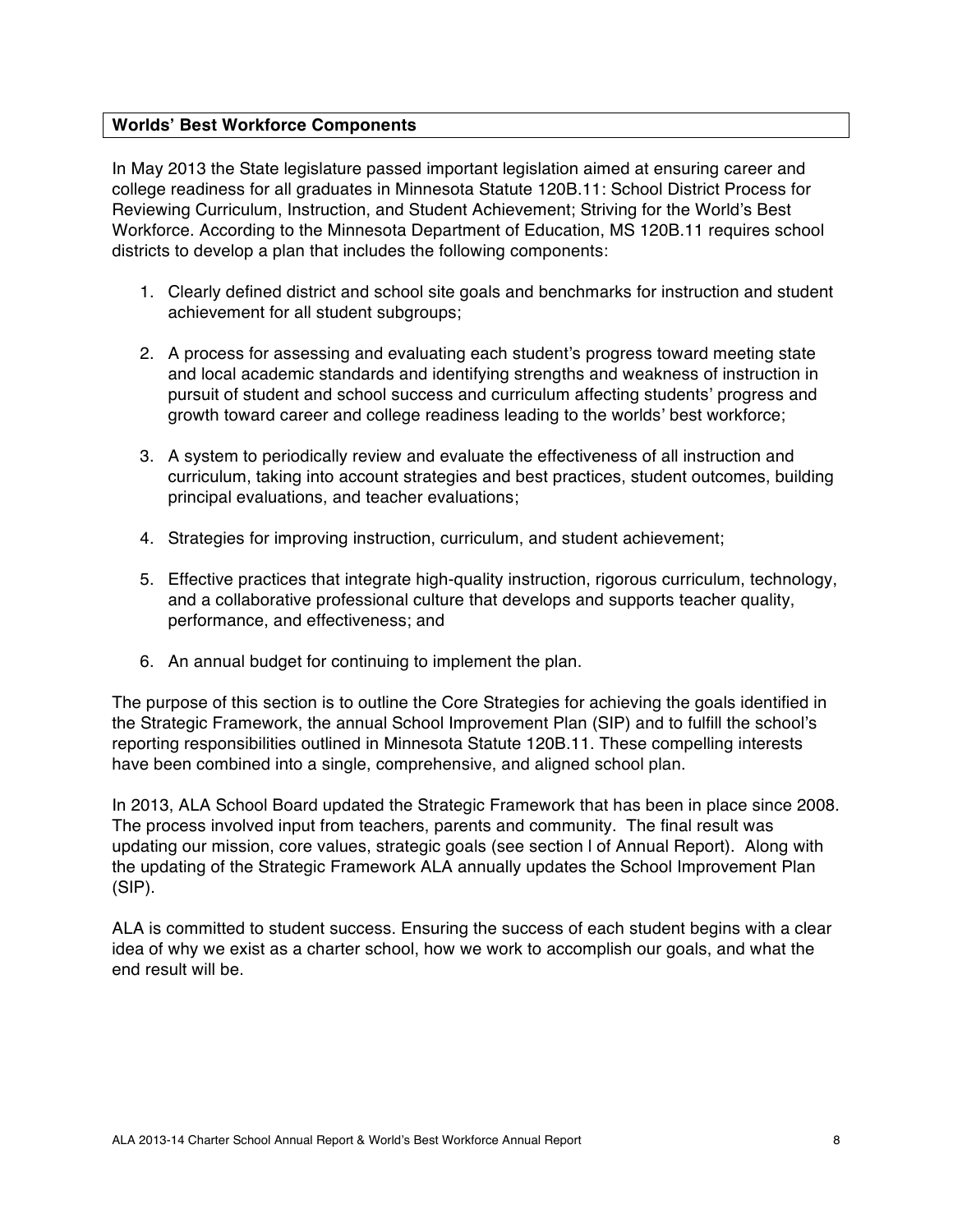## **Strategic Goals 2012-2017**

## **High Achievement for all Students**

Learners will maximize their academic potential to create and sustain a learning environment that inspires our student body to strive and obtain high achievement and nurturing students to become future positive role models within our world's society.

## **Language and Culture**

Learners will develop a greater appreciation of world cultures and be able to communicate in English and either Hmong or Spanish.

## **Community Building**

School resources will fortify the core collaboration with and between parents and the community.

## **Leadership, School Governance, and Management**

Ensure that leadership and management systems continue to operate in a responsive, transparent, and fiscally sound manner.

## **School Improvement Plan Goals**

During the 2013-14 school year the Leadership team reviewed and updated the ongoing school improvement plan based on the strategic plan. They agreed on six goals to focus on during the 2013-2015 school years.

School Improvement Goals (2013-2015)

- I. All Learners will read and write at grade level as measured by the MCAIII. (Strategic Goal I.)
- II. All Learners will perform math skills and processes at grade level as measured by the MCAIII. (Strategic Goal I.)
- III. Continue to implement a comprehensive accountability system. (Strategic Goal IV.)
- IV. Continue to improve communications with parents and engage them in the process of teaching their children. (Strategic Goal Ill.)
- V. All learners will be able communicate in two languages and will have an appreciation for diverse cultures. (Strategic Goal lI.)
- VI. All learners will demonstrate behaviors aligned with ALA's Core Values: Work, Respect, Belong. (Strategic Goal lIl.)

## **Student needs**

ALA uses a comprehensive process to determine student progress and growth toward career and college readiness. The system incorporates an assessment system that begins in the classroom and expands to state and national assessments. This system provides a profile of achievement by individual student, subgroups, and the school. Data from assessments is regularly reviewed by school stakeholders to screen, progress monitor, determine curriculum effectiveness, guide student instruction, evaluate program effectiveness, gauge instructional strategy effectiveness, determine student program placement, diagnose learning difficulties, determine state/federal accountability, determine professional development needs, and inform parents of student progress.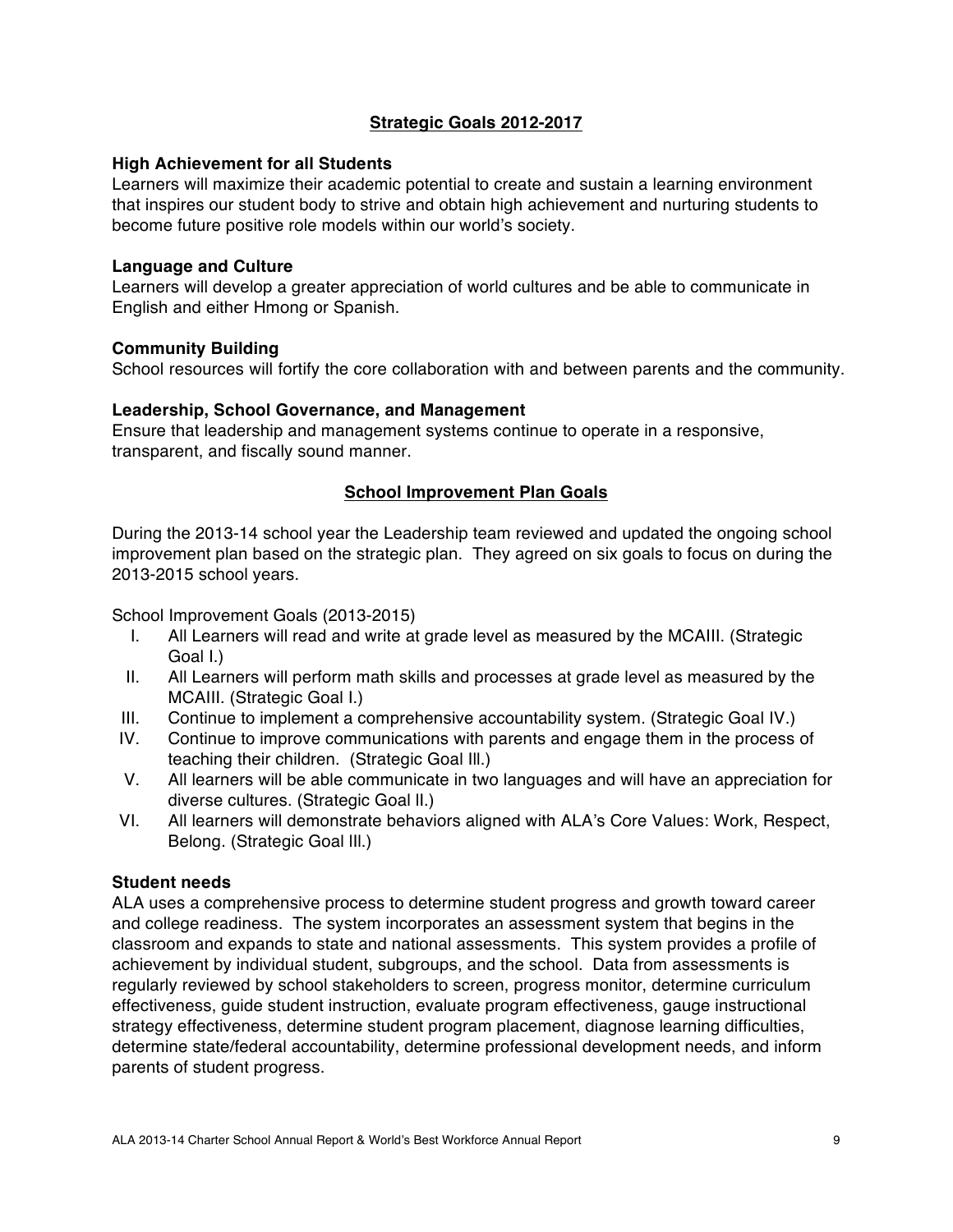## **School assessments used**

Achieve uses several forms of assessment data to arrive at determining needs for students in the learning community. The Northwest Education Association (NWEA) Measurement of Academic Progress (MAP) assessment is a nationally normed test that students at Achieve take twice annually in the area(s) of: Reading, Language Usage, Math and Science. Minnesota Comprehensive Assessment III (MCA III) data was also reviewed. And an in-house, online program I-Ready, administers three diagnostic assessments to all students 1st through  $8<sup>th</sup>$  grade and provides reporting in the domains of Math and Reading.

## **Identified student needs (based on data)**

Data examined in Leadership Meetings throughout the school year aid in identification of students needs in several academic areas. Reading scores continue to be a challenge for students to improve at Achieve and much discussion is around the Common Core Standards and the level of rigor in reading and writing.

## **Identified teacher needs**

It was identified that teachers would benefit from additional training in Reading strategies along with Professional Development around ELA Common Core standards. The structure of PLCs changed by incorporating the Continuous Improvement Cycle (CIC), which prioritized data as the starting point of all learning and/or work the group began.

## **Strategies and Action Steps taken in 2013-14**

## **See attached SIP Action Plan**

## **Current Educational Approach and Curriculum**

ALA is built on the beliefs that good schools transform communities; that community is created by shared values and common goals; that all children can learn and achieve; and that education is essential to a fulfilling life. Our mission is to facilitate dual language proficiency and the appreciation of diverse cultures for all learners.

ALA provides a core program of language arts, mathematics, science, and social studies based on the Minnesota Academic Standards with an overall focus on literacy and math skills. A good portion of every day is spent on each student acquiring the necessary literacy skills they will need for academic success in the world of work. The focus in all classrooms is on hands-on and concrete experiences in all subject areas to reinforce skills and concepts. At Achieve there is an environment where teachers understand that each child learns in his/her own way and work with students to help them identify their learning styles, strengths and interests. Teachers plan and modify classroom experiences around the individual strengths, interests, cultural backgrounds, and needs of their students.

The middle level program is designed to build on each student's skills and interests in a holistic approach to subject areas. The program is committed to the fact that middle level learners have developmental, academic, social needs and personal attributes specific to their age. The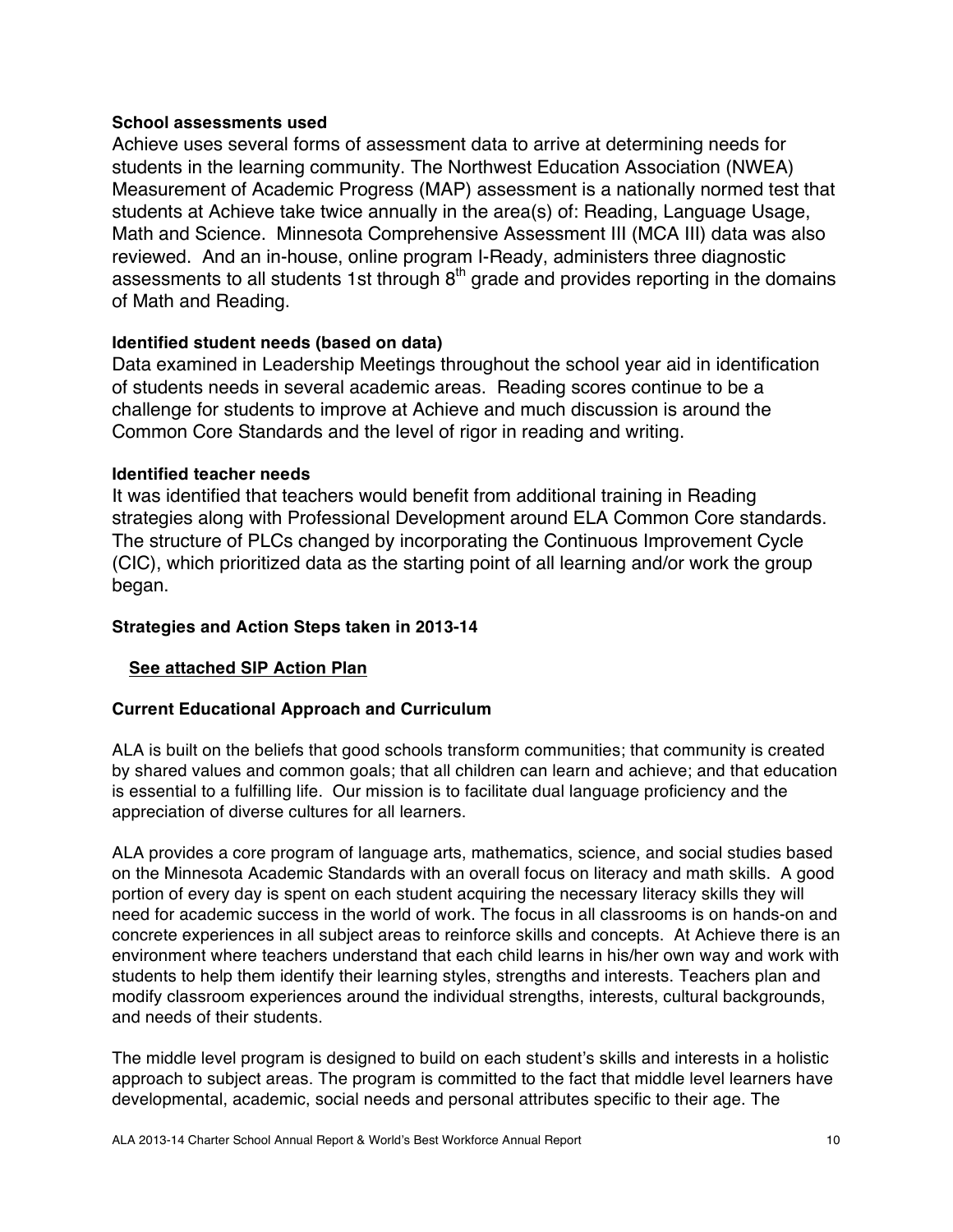learning environments provide for a variety of learning modalities, focus on utilizing communitybased learning resources outside the traditional classroom, and emphasize on transition.

## **Common instructional strategies**

ALA continues to build a common set of instructional strategies that all teacher implement in their classrooms. This practice is reviewed and updated annually based on student needs by the leadership team.

Currently the practices include:

- Sheltered Instructional Observation Protocol (SIOP)
- Framework 360 lesson design
- Non-fiction writing

#### **Major content areas**

The language arts program was under review by the Leadership team during the 2014 school year. The program is based on the Fountas and Pinnell Literacy Continuum. The common core standards are the basis for all instruction in the classrooms, with teachers developing grade level pacing guides and curriculum maps. Plans are adapted each year to best meet the needs of the students at each individual grade level. During the 2013-2014 school year students in grades 1-8 were assessed three times using the Developmental Reading Assessment (DRA), the I-Ready diagnostic assessment, and in the spring using NWEA MAP assessment.

The current math program was reviewed and implemented in the 2012-13 school year. The program includes Go Math (grades K-6) and Big Ideas (grades 6-8). During the 2013-14 school year grade levels looked at where there were still gaps between the materials used and the state standards and where supplemental materials were needed. During the 2013-2014 school year students in grades 1-8 were assessed three times using the I-Ready diagnostic assessment and in the spring using NWEA MAP assessment.

The K-8 science program has been in place since the 2006 school year with little change. The curriculum materials include Foss kits and teacher generated materials. Science units are aligned to the Minnesota State Science Standards. The current plan is to evaluate the K-8 science curriculum during the 2014-15 school date for implementation during the 2015-16 school year.

The K-8 social studies program was updated in 2010-2011. The implementation process has included the incorporation of social studies into the language arts curriculum at all grade levels.

#### **Current process to review and evaluate instruction and curriculum**

ALA has a 7-year cycle in place for the formal review and evaluation of language arts, math, social studies and science curricula. ALA has also utilized a more informal process as needs arise or if there are changes in the MDE content standards, testing requirements, etc. In both cases the ALA Leadership team is involved in determining any changes.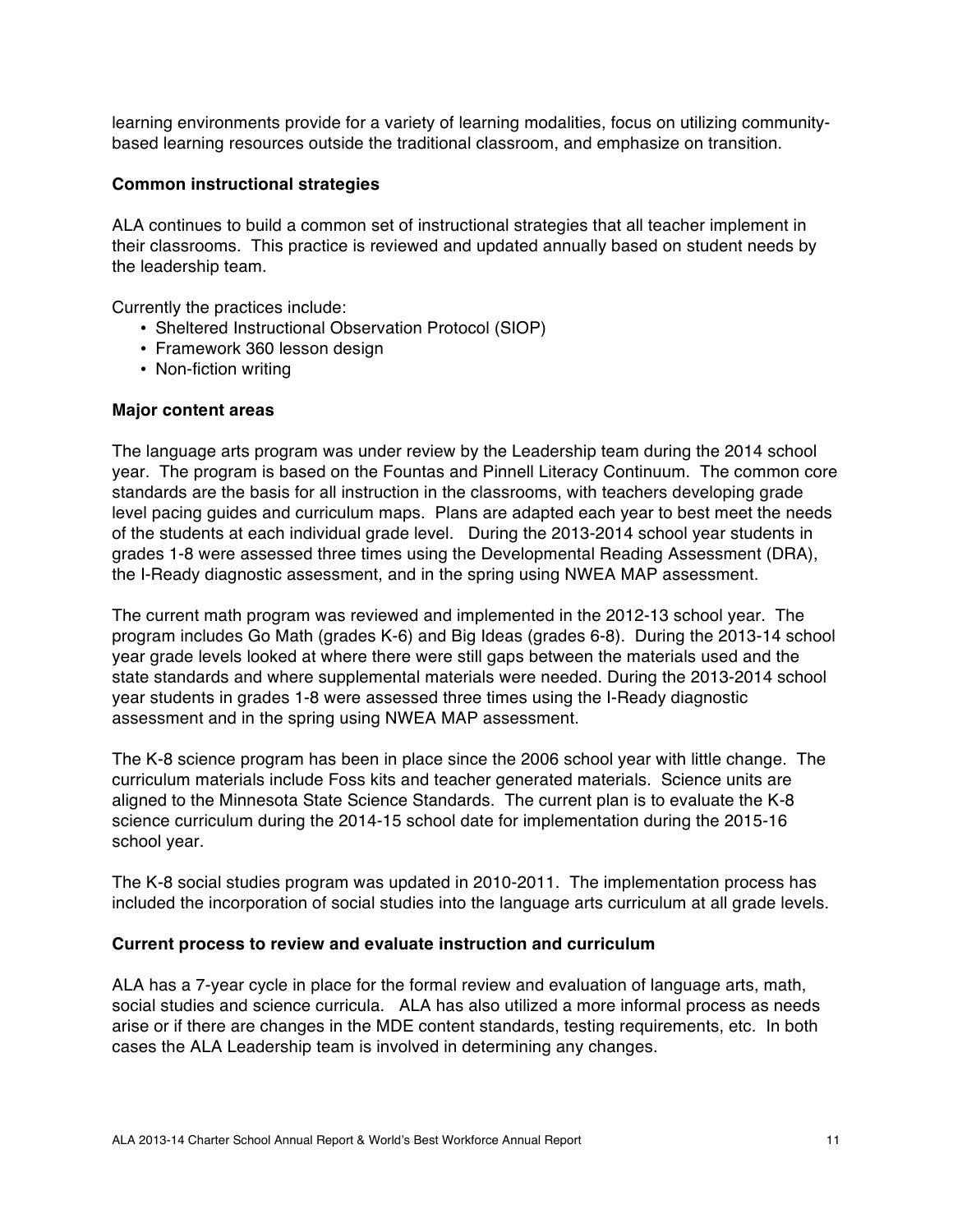## **Professional development that supports improving instruction in the classroom**

- PLCs
- mentoring/coaching
- Educator choice in Professional Develop/Workshop attendance tied to SMART goal setting
- In-house workshops throughout the school year

## **Practices that support remediation and acceleration**

- Response to Intervention (RTI) for all
- I-Ready (grades 1-8)
- Guided groups across all content areas

## **Special education services**

ALA special education services focus on collaboration between the special education staff and classroom teachers. Approximately 50% or more of all instructional time provided by the special education staff is completed in the mainstream classroom using a cooperative teaching model. During the 2013-14 school year the identified special population represented approximately 15% of the student population. There were three special education teachers, a social worker (special services coordinator), a contracted speech therapist, contracted occupational and physical therapists, and two paraprofessionals working with the students.

The ALA Responsive to Intervention (RtI) team is the ALA version of a child-find team. This team is coordinated by the special services coordinator who oversees the process of identifying students for academic, social, and emotional support beyond the classroom.

#### **Academic Support Services (including English language programming)**

ALA has taken a broad view of academic services needed for our students to be successful in the classroom. The Academic Support Services program included the reading coordinator, the English language teachers, a math/science academic support teacher, a reading intervention teacher, and two education assistants. The English language programming is embedded in the mainstream classroom. There is an English language (el) teacher assigned to each grade level team with the el teacher provides most service to the English language learners through a cooperative teaching model within those grade levels. The math academic support teacher provides also provides support in the mainstream classrooms and in small groups in grades 5-8. The reading intervention teacher and one of the educational assistants provide reading intervention for k-3 students outside the mainstream classrooms. One of the educational assistants monitors and provides support to k-2 students working on personalized student instruction via the computer.

#### **ALA Preschool Program**

ALA opened its current preschool program for students turning age four by September  $1<sup>st</sup>$  of each year in 2004. The program has been a five-day a week, half-day program up until the 2013-14 school year. During 2013-14 the program grew to offer both a morning and afternoon section. This program has continued to be in great demand for parents with young children and has continually had a significant wait-list. Due to MDE mandates ALA applied for and was granted an affidavit of expansion to continue the program. The program was staffed with two licensed teachers and funded with Title I funds during 2013-14. For at least the last three years at least 95% of the children that attend ALA preschool enroll in the ALA kindergarten program.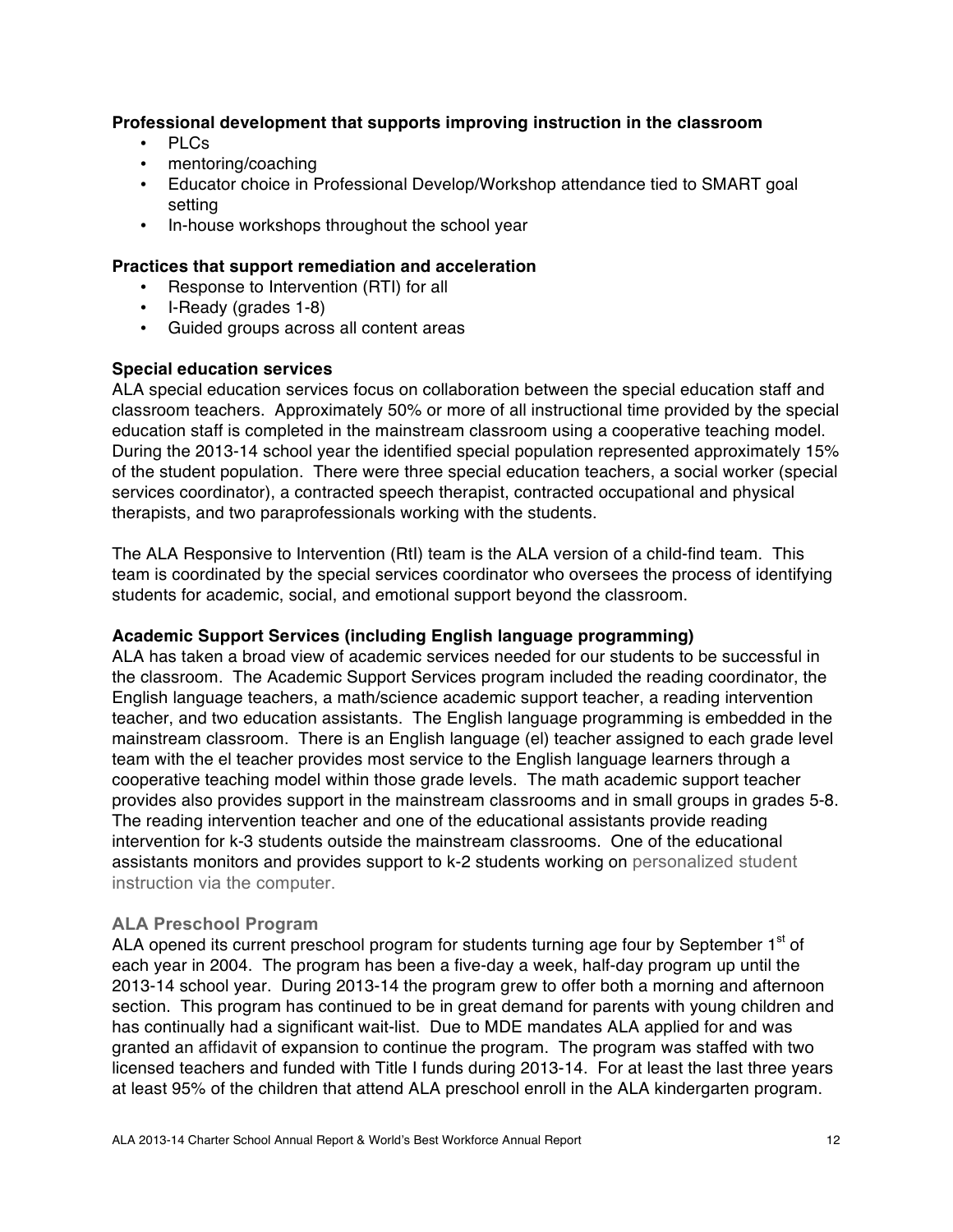## **ALA Summer Program**

ALA summer programming has been in place since 2001 and has utilized MDE learning year funding. The program focus has always been on the acceleration of academic skills in primarily reading and math. 2013-14 was the last year that the state funding was available to charter schools and was the last year that ALA provided programming. ALA provided a 20- day program for students in grades K-7. Enrollment as always was open to all ALA students and at final count was approximately 180 students. Staffing as historically been at 1:15 students.

## **Innovative Practices & Implementation**

## **Academic Program**

## **Best Practices**

- PLCs continued and the Continuous Improvement Cycle was introduced as a format for teams to follow.
- Staff took part in extensive training around Culturally and Linguistically Responsive Teaching strategies. Academic use of language and code switching was emphasized.
- Reading intervention groups were continued in grades K-6 as an approach to ensure quality instruction in the classroom and timely, relevant interventions for students in need of help beyond classroom instruction.
- Framework 360 was used as a means to focus instruction further around student learning at high cognitive levels inclusive of student self-assessment and learning targets
- I-Ready was continued 1-8. I-Ready is an online individualized instruction program aligned to state and national standards and was used in both Math and Reading building wide.
- The online assessment program Study Island was used as a formative assessment for students in all grades 3-8. It is aligned to MN state standards in the areas of Math, Reading and Science. Teachers were able to use this information to re-teach and/or recommend students for intervention.
- School wide and grade level parent/family events were created by teams based on Epstein's model of family involvement. Events were well attended and the approach will continue to be used.
- Comprehension Strategies: SIOP, SQ3PRS, Big 5 were all used as strategies to enhance student learning and comprehension of material.
- Triangulation of data to drive interventions and teach at all levels in the classroom and in tiered groups delivered concise knowledge of students' learning.

## **Program Strengths**

- Data Staff is consistently using data from year to year. Data is used in order for staff to create SMART goals and used in PLC's. There are several forms of data available to staff, parents and students.
- Curriculum All teaching is standards-based. It's about teaching the whole child in an individualized way. There is a large pool of resources available for staff for focused instruction.
- Use of the Responsive classroom and Developmental Designs models in building and maintaining a community within the school.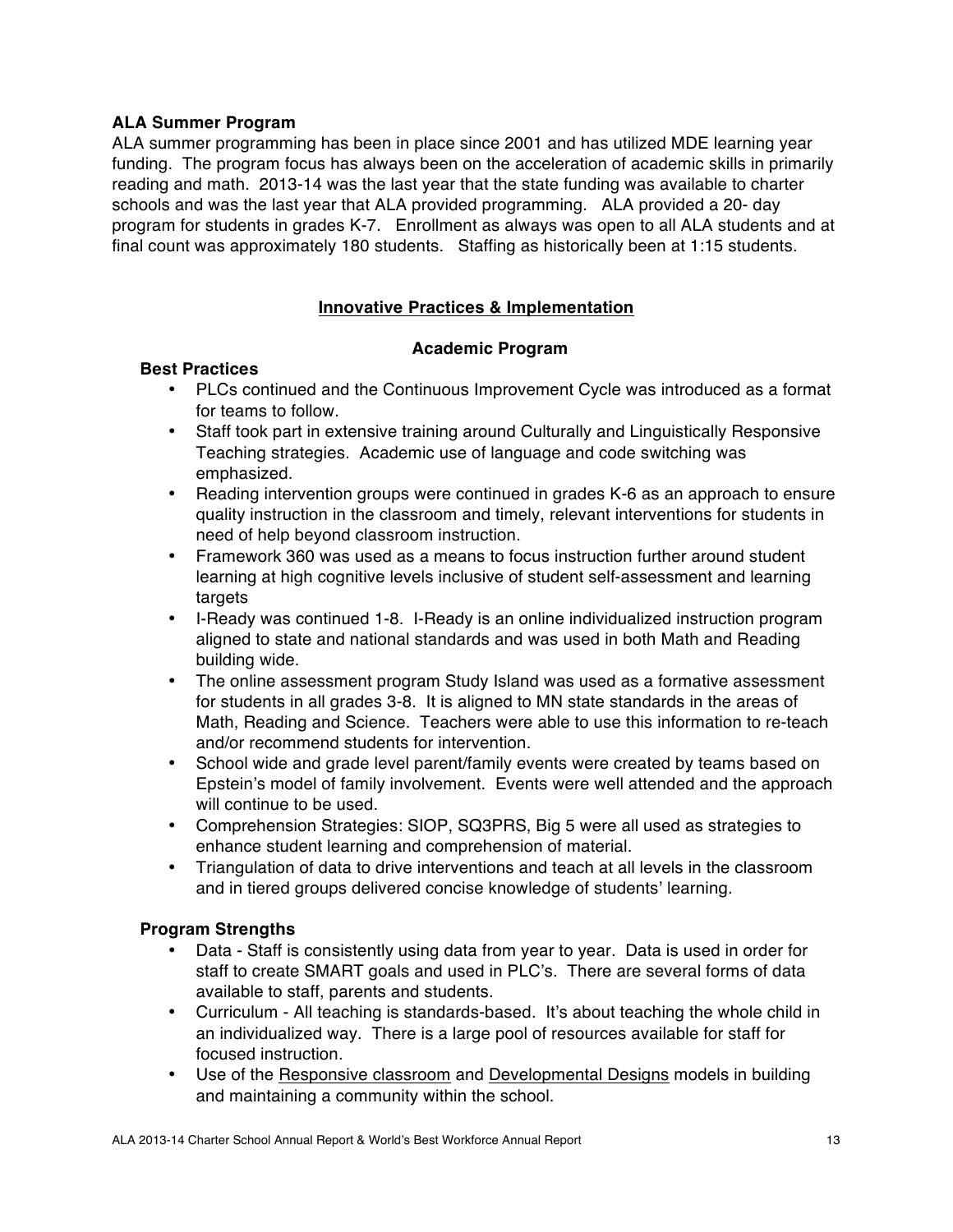- Intervention programming Tier I strategies and planning within each classroom and a coordinator for the Reading Intervention program which became a more formal, structured approach in the 2009-2010 academic year.
- Culture of Learners The overall focus at Achieve is on learning for both students and staff. A high majority of students want to come to school daily, which is evident from the consistently high 95% attendance rate annually.
- Conference Attendance Parents attend conferences 3 times per year at a rate of 75% or higher. Teachers reach out to families through phone calls and/or flexible meeting scheduling to ensure communication.
- In-school professional development and support Teachers are supported by the Curriculum and Assessment Coordinator, Reading/RtI Coordinator and Tech Coordinator/Math Mentor in a variety of ways: peer coaching, model teaching, professional training, etc.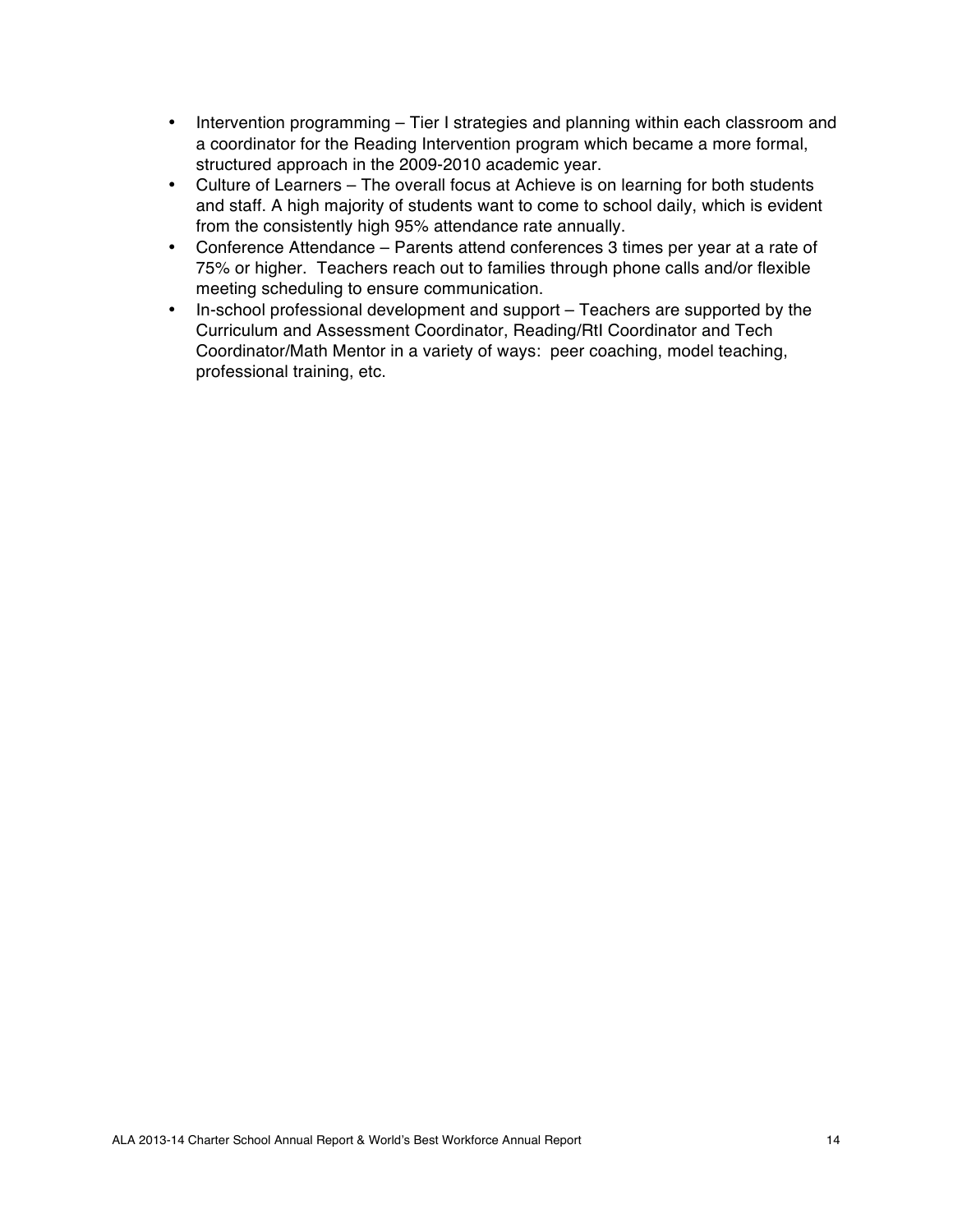## **School Improvement Goals**

**Goal Statements:** The School Leadership team team meets through each school year to oversee the implementation of the school improvement plan and then review tfor the next school year. The goal statements for 2013-2015 follow:

- I. All Learners will read and write at grade level as measured by the MCAIII. (Strategic Goal I.)
- In June of 2015, 52.8% of students in grades 1-8 will meet or exceed their growth target in reading as measured by the spring NWEA reading scores.
- In June of 2015 75% of all kindergarten students will show first grade readiness for reading as measured by the Kindergarten Assessment- not including DRA.
- Free/Reduced subgroup will achieve 80% Medium/High growth

II. All Learners will perform math skills and processes at grade level as measured by the MCAIII. (Strategic Goal I.)

- By June of 2015, 75% students in grades 1-8 will meet or exceed their growth target in math as measured by the spring NWEA reading scores.
- By June of 2015 75% of all kindergarten students will show first grade preparedness for math as measured by the Kindergarten Assessment.
- By June of 2015 80% of Free/Reduced subgroup will achieve medium/high growth

III. Continue to implement a comprehensive accountability system.

- By June of 2015 all teaching staff will implement Skyward Comprehensive Data System to ensure the Minnesota State Standards are being addressed, to document, and update curriculum, instructional and assessment information. (Strategic Goals I & VI.)
- Implement & document school wide research-based strategies and best practices

IV. Continue to improve communications with parents and engage them in the process of teaching their children.

• During the 2013-15 school year we will increase participation in all parent events. (Strategic Goal III & IV.)

V. All learners will be able communicate in two languages and will have an appreciation for diverse cultures.

- Each year 100% of students in grades K-8 will participate in three culturally significant experiences.
- By June 2015 students that have attended Achieve for more than five years will be able to speak and write (basic skills) in a second language (to be determined) other than English.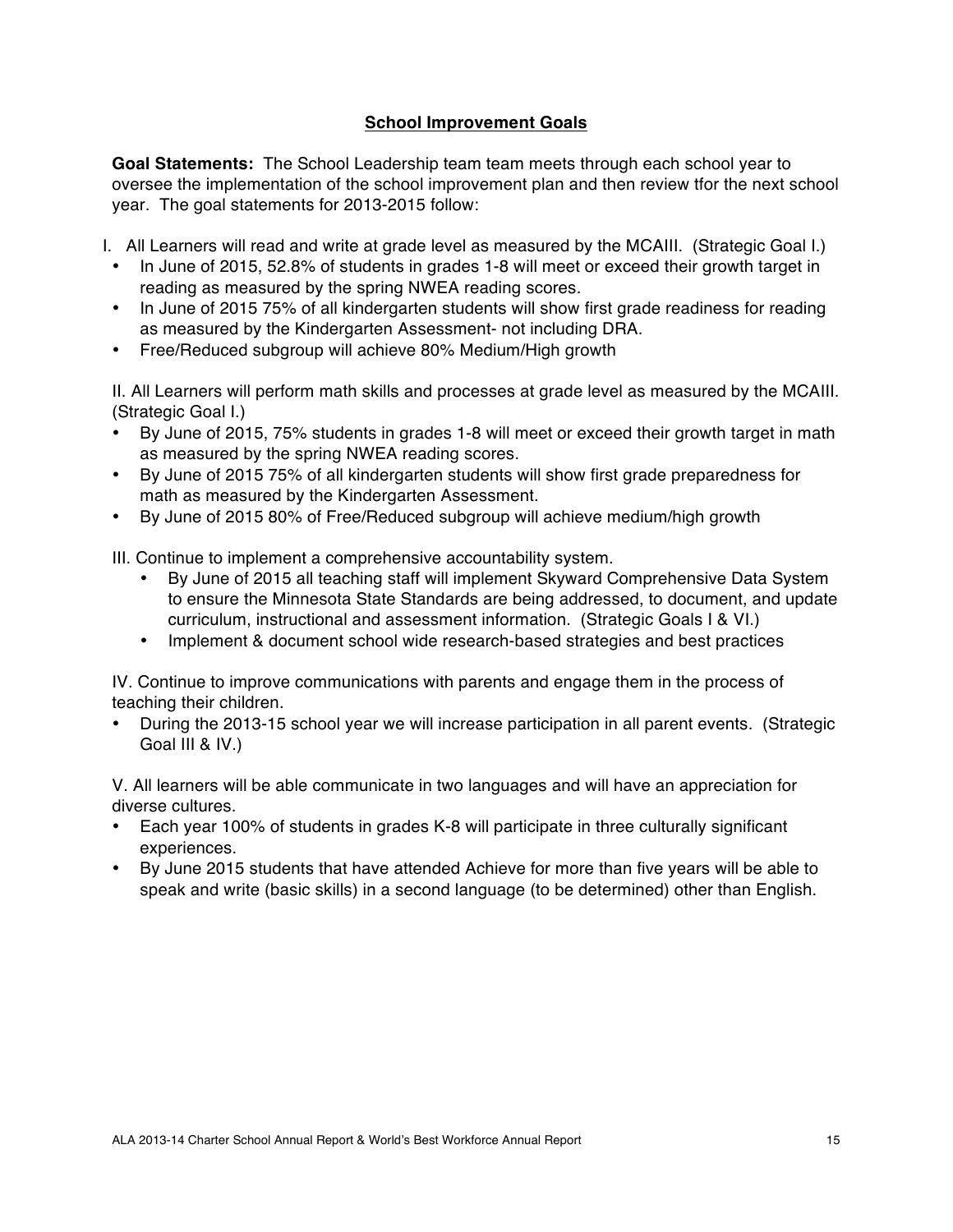## **Academic Performance**

## **Reading and Math Growth**

#### MDE Report Card Data:

Students "on track for success" in reading and math and the percent of students making high, medium and low growth.

| <b>MATH</b>                                             | 2012  | 2013  | 2014  |
|---------------------------------------------------------|-------|-------|-------|
| Percent of students "On Track for Success"              | 45.6% | 58.8% | 40.8% |
| Percent of students making High, Medium, and Low Growth |       |       |       |
| High                                                    | 25%   | 36.2% | 19.2% |
| <b>Medium</b>                                           | 47.6% | 40.1% | 42.3% |
| Low                                                     | 27.4% | 25.7% | 38.5% |

| <b>READING</b>                                          | 2012  | 2013     | 2014  |
|---------------------------------------------------------|-------|----------|-------|
| Percent of students "On Track for Success"              | 56%   | 54.2%    | 37.5% |
| Percent of students making High, Medium, and Low Growth |       |          |       |
| High                                                    | 31.5% | $32.2\%$ | 19.7% |
| Medium                                                  | 41%   | 41.9%    | 46.2% |
| Low                                                     | 27.5% | 25.8%    | 34.1% |

Achieve's percentage of students "On Track for Success" decreased significantly in both Math and Reading from 2013-2014. Additionally, pair this data with a drop in Medium/High growth percentages and it is something that is of significant concern for Achieve. Further analysis of individual student data will occur in team meetings and PLCs in the 2014-2015 school year to work on reversing the decrease in order to avoid a downward trend.

## **Proficiency Results in Reading, Math, and Science**

Comparisons to the Local District, State, and comparable schools and school populations.

| <b>Proficiency Index, Math</b> |                                       |              |                          |                              |  |
|--------------------------------|---------------------------------------|--------------|--------------------------|------------------------------|--|
|                                | <b>Achieve</b><br>Language<br>Academy | <b>State</b> | <b>SPPS</b><br>(St Paul) | <b>Community</b><br>of Peace |  |
| 2014                           | 60.9                                  | 74.6         | 73                       | 65.4                         |  |
| 2013                           | 58.9                                  | 67.7         | 64.6                     | 53.9                         |  |
| 2012                           | 62.5                                  | 72           | 65.6                     | 56.6                         |  |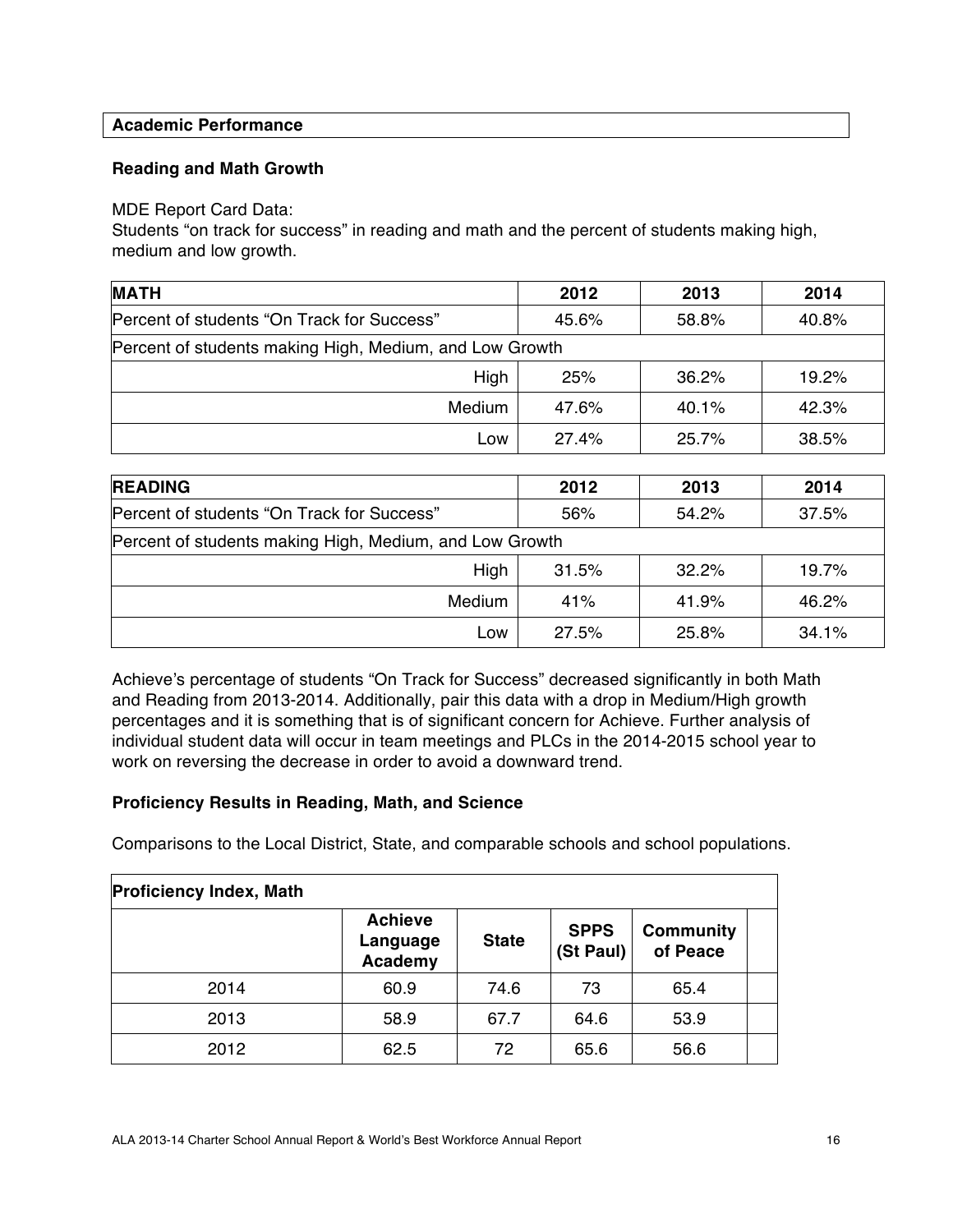| <b>Proficiency Index, Reading</b> |                                       |              |             |                              |  |
|-----------------------------------|---------------------------------------|--------------|-------------|------------------------------|--|
|                                   | <b>Achieve</b><br>Language<br>Academy | <b>State</b> | <b>SPPS</b> | <b>Community</b><br>of Peace |  |
| 2014                              | 56.5                                  | 80.6         | 78.1        | 63.8                         |  |
| 2013                              | 70.2                                  | 82.1         | 77.6        | 68.3                         |  |
| 2012                              | 69.5                                  | 82.9         | 80.6        | 67.9                         |  |

| <b>Proficiency Rates, Math</b> |                |              |             |                              |  |
|--------------------------------|----------------|--------------|-------------|------------------------------|--|
|                                | <b>Achieve</b> | <b>State</b> | <b>SPPS</b> | <b>Community</b><br>of Peace |  |
| 2014                           | 47.4           | 61.4         | 60.5        | 45.4                         |  |
| 2013                           | 51.4           | 62.6         | 60.2        | 36.0                         |  |
| 2012                           | 49.4           | 65.4         | 61.3        | 38.3                         |  |

| <b>MATH</b><br>(% of students Meeting and<br>Exceeding) | Achieve<br>2013 | <b>St. Paul</b><br><b>Schools</b><br>2013 | State of<br><b>MN 2013</b> | Achieve<br>2014 | <b>St. Paul</b><br><b>Schools</b><br>2014 | State of<br><b>MN 2014</b> |
|---------------------------------------------------------|-----------------|-------------------------------------------|----------------------------|-----------------|-------------------------------------------|----------------------------|
| Free/Reduced Lunch                                      | 50%             | 31.7%                                     | 41.5%                      | 45.2%           | 29.0%                                     | 41.7%                      |
| English Learners (EL)                                   | 42.4%           | 21.8%                                     | 25.4%                      | 37.5%           | 25.7%                                     | 24.5%                      |
| Asian                                                   | 54.4%           | 39.4%                                     | 43.9%                      | 46.8%           | 35.1%                                     | 43.8%                      |
| Hispanic                                                | 44.3%           | 27.3%                                     | 31.5%                      | 42.7%           | 24.5%                                     | 32.7%                      |
| <b>Black</b>                                            | 45.5%           | 22.9%                                     | 28.5%                      | 34.3%           | 22.4%                                     | 29.5%                      |
| White                                                   | 66.7%           | 51%                                       | 42.7%                      | 76.5%           | 39.5%                                     | 51.1%                      |

| <b>Proficiency Rates, Reading</b> |                |              |             |                              |  |
|-----------------------------------|----------------|--------------|-------------|------------------------------|--|
|                                   | <b>Achieve</b> | <b>State</b> | <b>SPPS</b> | <b>Community</b><br>of Peace |  |
| 2014                              | 33.7           | 54.1         | 38.0        | 32.4                         |  |
| 2013                              | 36.1           | 57.8         | 37.1        | 30.4                         |  |
| 2012                              | N/A            | N/A          | N/A         | N/A                          |  |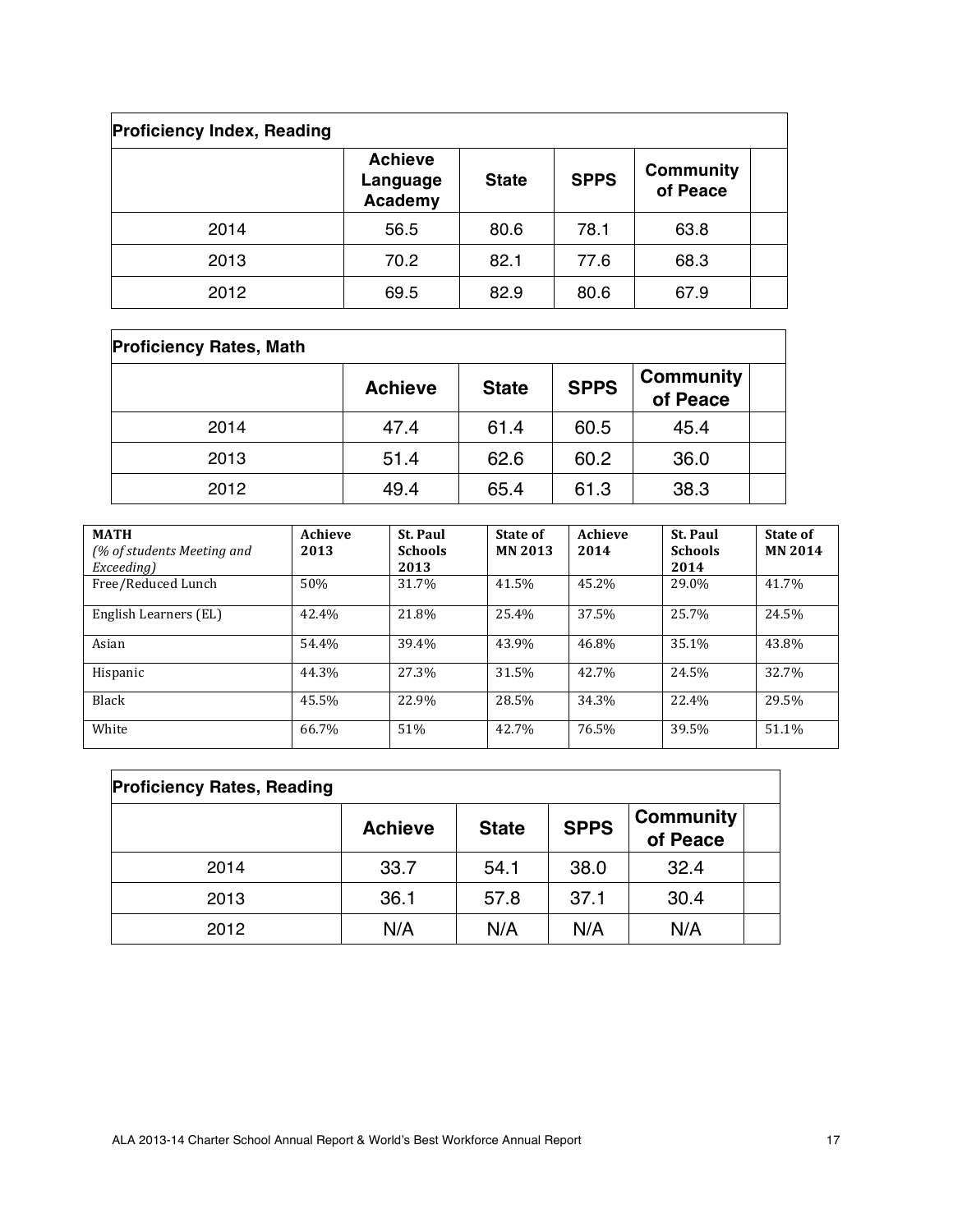| <b>READING</b><br>(% of students Meeting and<br>Exceeding) | Achieve<br>2013 | <b>St. Paul</b><br><b>Schools</b><br>2013 | State of<br>МN<br>2013 | Achieve<br>2014 | <b>St. Paul</b><br><b>Schools</b><br>2014 | State of<br><b>MN 2014</b> |
|------------------------------------------------------------|-----------------|-------------------------------------------|------------------------|-----------------|-------------------------------------------|----------------------------|
| Free/Reduced Lunch                                         | 36.3%           | 25.5%                                     | 38.8%                  | 32.2%           | 26.3%                                     | 40.1%                      |
| English Learners (EL)                                      | 23%             | 10%                                       | 15.7%                  | 23.1%           | 15.1%                                     | 16.3%                      |
| Asian                                                      | 26.5%           | 22.9%                                     | 30.8%                  | 31.5%           | 24.7%                                     | 33.7%                      |
| Hispanic                                                   | 40.7%           | 24.6%                                     | 28.4%                  | 28.9%           | 24.9%                                     | 29.9%                      |
| Black                                                      | 36.4%           | 23.3%                                     | 28.5%                  | 31.4%           | 22.9%                                     | 29.6%                      |
| White                                                      | 77.8%           | 44.6%                                     | 49%                    | 64.7%           | 46.9%                                     | 50.5%                      |

Achieve saw a drop in proficiency in both Math and Reading MCA III scores from 2013-2014 following a similar pattern of decline as the overall State averages. Achieve Language Academy often compares data to the St. Paul district scores and charter schools with very similar student demographics such as Community of Peace.

Performance of English learners of ACCESS Assessment

| <b>AMAO Progress</b> | <b>School</b> | <b>SPPS</b> | <b>State</b> | <b>State Target</b> |
|----------------------|---------------|-------------|--------------|---------------------|
| 2014                 | N/A           | N/A         | N/A          | N/A                 |
| 2013                 | 49.1%         | N/A         | N/A          | 41.94               |

| <b>AMAO Proficiency</b> | <b>School</b> | <b>SPPS</b> | <b>State</b> | <b>State Target</b> |
|-------------------------|---------------|-------------|--------------|---------------------|
| 2014                    | 18.9%         | 11.1%       | 15.7%        |                     |
| 2013                    | 19.4%         | $9.9\%$     | 16%          | 10.43               |

While there was a slight drop in proficiency from 2013 to 2014, Achieve continues to score higher levels of proficiency than both the local district, St. Paul Public Schools and the State averages. AMAO data is used in PLCs to determine areas of focus for students at varying levels of English Proficiency.

(Some AMAO data unavailable at the time of this report.)

#### **Multiple Measures Rating**

| Multiple Measurements Rating (MMR) is XX%         |              |  |  |  |  |
|---------------------------------------------------|--------------|--|--|--|--|
| <b>Proficiency</b>                                | 34.1 points  |  |  |  |  |
| Weighted percentage of subgroups reaching targets |              |  |  |  |  |
| Growth                                            | 16.75 points |  |  |  |  |
| Average Growth Z-Score                            |              |  |  |  |  |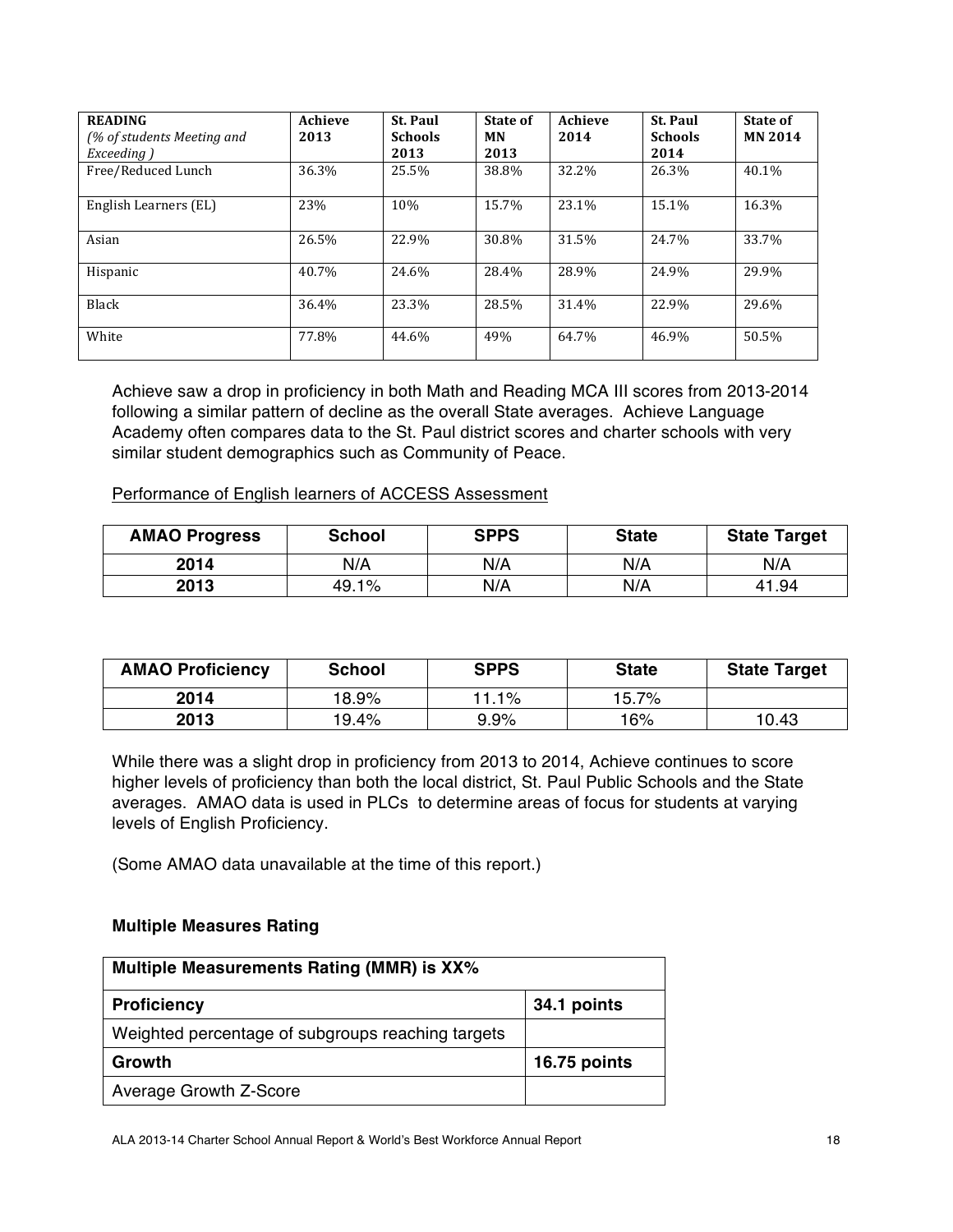| <b>Achievement Gap Reduction</b>                  | 21.09 points |
|---------------------------------------------------|--------------|
| <b>Achievement Gap Reduction Score</b>            |              |
| <b>Graduation (as appropriate)</b>                | N/A          |
| Weighted percentage of subgroups reaching targets |              |
| <b>TOTAL POINTS</b>                               | 71.94 points |
| Possible points                                   | 75 points    |

| Focus Rating (FR) is XX%                          |              |  |  |  |
|---------------------------------------------------|--------------|--|--|--|
| <b>Achievement Gap Reduction</b>                  | 21.09 points |  |  |  |
| <b>Achievement Gap Reduction Score</b>            |              |  |  |  |
| <b>Focused Proficiency</b>                        | 41.88 points |  |  |  |
| Weighted percentage of subgroups reaching targets |              |  |  |  |
| <b>TOTAL POINTS</b>                               | 62.97 points |  |  |  |
| Possible points                                   | 100 points   |  |  |  |

## **Additional World's Best Workforce Data**

## *Kindergarten*

Achieve Language Academy continues to have a solid Pre-K program in place. It is academic based and focuses on preparing students for Kindergarten.

## *Third grade achieve grade level literacy*

Achieve continues to work with teachers on Tier 1 interventions in the classroom and there is a Tier 2 Reading Intervention program building wide.

## *Ensuring that all students graduate from high school*

Achieve Language Academy does not have a high school but works with students through 8<sup>th</sup> grade to create a solid foundation of values and work ethic that will prepare students for high school and beyond.

#### **Student and Parent Satisfaction**

In general, student and parent satisfaction is very high year after year at ALA. The majority of families seem to agree or strongly agree that ALA provides a safe and welcoming environment. One area of concern this year was the quality of the food. Questions regarding uniforms were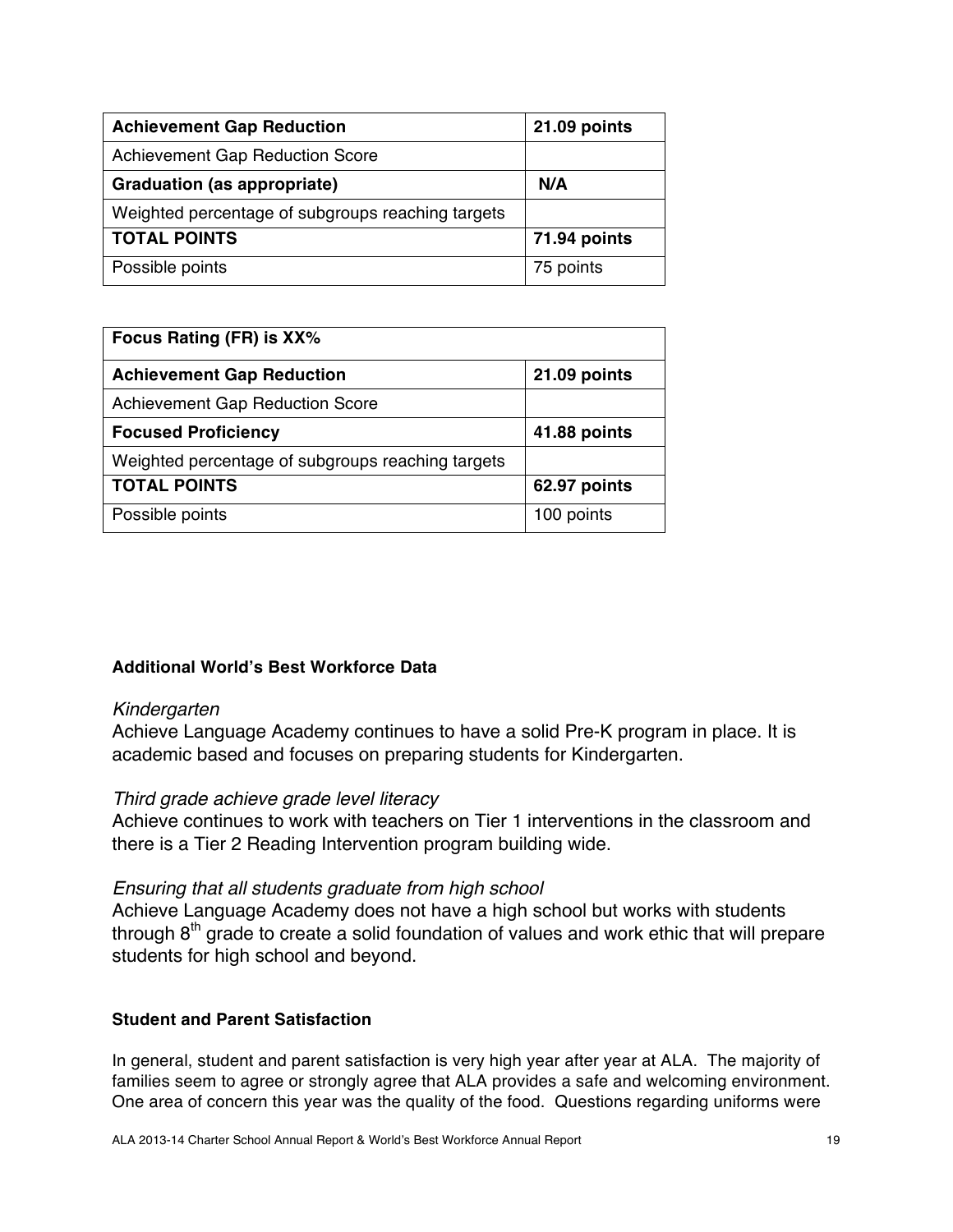also added to the 2013-14 survey. The questions included: how important uniforms were to the parents, student willingness to comply, should ALA discontinue uniforms, and colors. Parents want to see the uniform policy continue and colors basically stay the same.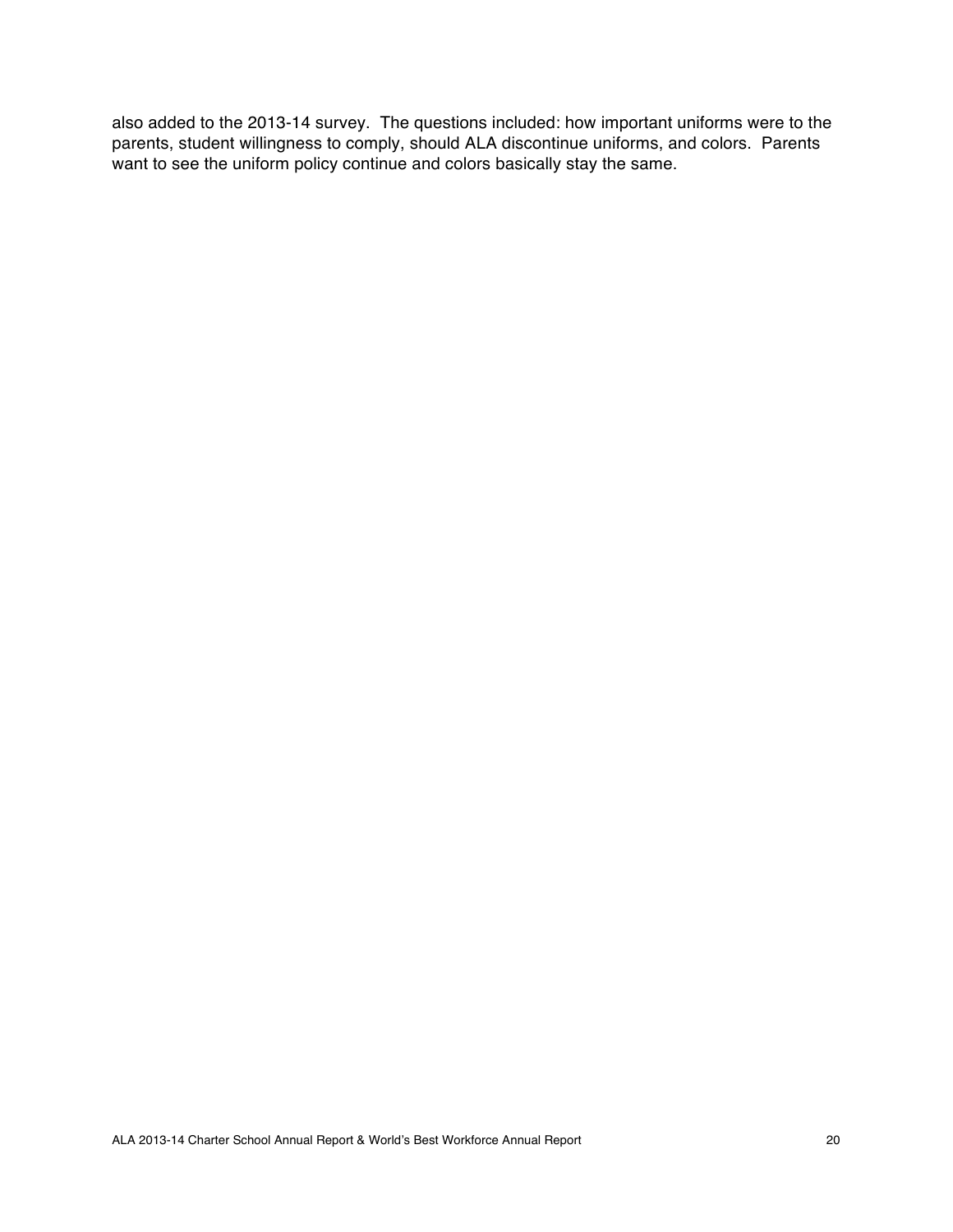## **Staffing**

**Staff Information:** During the 2013-14 school year there were 18 K-8 classrooms and 1 preschool classroom. The goal has been to keep class sizes at the ratio of 24:1 across all grade levels. During the 2013-14 there was 1 or 2 classrooms that were over the 24 student cap for a portion of the year.

In 2013-2014 the specialists in Hmong, Spanish, Music, and Physical Education provided preparation time for the classroom teachers and specialists saw all K-8 students on a four-day rotation. The Special Services teaching staff including Special Education, English Language, and Academic Support provided a combination of co-teaching classroom support for identified students and pullout programming for students needs extended services. In the 2013-2014 school year there was also a concerted push to improve the Response to Intervention program (RtI) that was added in 2008.

**Student/Classroom Teacher Ratio:** Achieve employed 18 licensed K-8 classroom teachers, 1.0 preschool teacher, 4 licensed specialists/cultural experts, 8 licensed support services staff, 1 administrator, 1 curriculum and assessment coordinator, 1 reading specialist, 1 social worker, 1 technology coordinator, and 10 classified support staff. The average student/classroom teacher ratio was 24:1. During the summer program Achieve employed 10 licensed teachers and support staff. Approximately 175 students participated in the summer program with a ratio of 15:1.

## **Staffing**

In the fall of 2013-2014 Achieve hired 6 new staff.

|                                           | $11 - 12$      | $12 - 13$ | $13 - 14$ |
|-------------------------------------------|----------------|-----------|-----------|
| <b>Teacher Full Time Equivalent (FTE)</b> | 32.1           | 31        | 32.7      |
| <b>Number of Teachers (headcount)</b>     | 33             | 31        | 34        |
| <b>Years of Experience as a Teacher</b>   | 5              | 6         | 7         |
| (Average)                                 |                |           |           |
| <b>Highest Level of Education (all</b>    |                |           |           |
| teachers)                                 |                |           |           |
| a. Bachelors                              |                |           |           |
|                                           | 65.7%          | 65        | 45.0      |
| <b>b. Masters and Above</b>               |                |           |           |
|                                           | 34.3           | 35        | 55.0      |
| c. Other or Not Reported                  |                |           |           |
| <b>Number of License Variances</b>        | $\overline{2}$ | 1         |           |
| <b>Number of First Year Teaching</b>      | $\overline{2}$ | 5         |           |
| <b>Assignments</b>                        |                |           |           |
| <b>Paraprofessionals</b>                  |                |           |           |
| a. Classroom Aide Full Time               | 5              | 5         | 4.4       |
| Equivalent (6 hr)                         |                |           |           |
| <b>b. Number of Classroom Aides</b>       | 5              | 5         | 5         |
| (headcount)                               |                |           |           |

## **Teaching Staff demographics**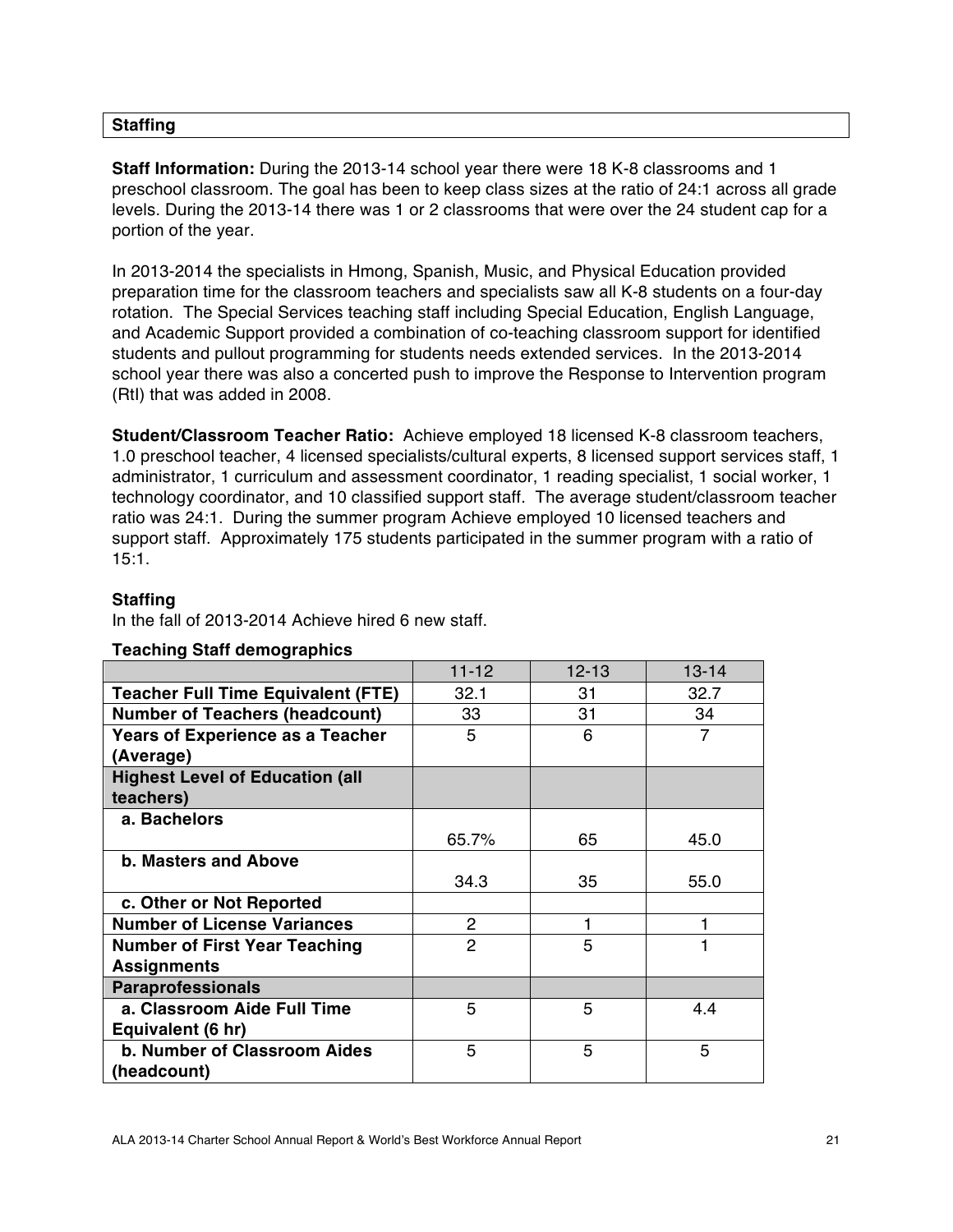| <b>Classroom</b><br><b>Teachers</b> | <b>Position</b>                                       | <b>File Folder</b><br><b>Number</b> | Years at<br><b>Achieve</b> | <b>Status</b> |
|-------------------------------------|-------------------------------------------------------|-------------------------------------|----------------------------|---------------|
| Christian, Jackie                   | 1 <sup>st</sup> Grade                                 | 369020                              | 15                         | Returning     |
| Hartman, Erin                       | $1st$ Grade (3 days/wk)                               | 441525                              | 6                          | Returning     |
| Sorenson, A Marlene                 | $1st$ Grade (2 days/wk)                               | 357680                              | 15                         | Returning     |
| Streitz, Kathy                      | $2^{nd}$ Grade                                        | 326707                              | 18                         | Returning     |
| Vang, MiNhia                        | $2nd$ Grade                                           | 470453                              | 2                          | Returning     |
| Brandt, Beth                        | $\overline{3}^{\rm rd}/4^{\rm th}$ Grade              | 374188                              | 14                         | Returning     |
| Linne, David                        | 3rd/4 <sup>th</sup> Grade                             | 418625                              | 10                         | Returning     |
| Videen, Cindy                       | $3rd/4th$ Grade                                       | 366864                              | 15                         | Returning     |
| *Hinckley, Lindsey                  | 3rd/4 <sup>th</sup> Grade                             | 476396                              | 1                          | Returning     |
| Zobott, Maren                       | $\overline{5}^{\text{th}}$ -6 <sup>th</sup> Grade     | 463863                              | 3                          | Resigned      |
| Cooan, Kristen                      | $5th$ -6 <sup>th</sup> Grade                          | 461548                              | $\overline{2}$             | Returning     |
| *Roba, Jennifer                     | $5th$ -6 <sup>th</sup> Grade                          | 395670                              | 1                          | Returning     |
| Bzdawka, Suzanne                    | $\overline{5}^{\text{th}}$ -6 <sup>th</sup> Grade     | 470823                              | $\overline{2}$             | Returning     |
| *Flink, Julene                      | 7 <sup>th</sup> -8 <sup>th</sup> Grade Language Arts  | 400636                              | 1                          | Returning     |
| Allen, Susan                        | $7th - 8th$ Grade Math                                | 426224                              | 8                          | Returning     |
| Zilka, Ellen                        | 7 <sup>th</sup> -8 <sup>th</sup> Grade Science        | 467321                              | $\overline{2}$             | Returning     |
| Rimkus, Ed                          | 7 <sup>th</sup> -8 <sup>th</sup> Grade Social Studies | 221093                              | 13                         | Returning     |
| *Yang, Ka                           | Kindergarten                                          | 431550                              |                            | Returning     |
| *Schroeder, Sara                    | Kindergarten                                          | 461884                              | 1                          | Returning     |
| Wenker, Andrea                      | Preschool/Acad Support                                | 443609                              | 5                          | Returning     |
| *Peterson, Elizabeth                | Preschool                                             | 477063                              |                            | Resigned      |

## **Table 6: Licensed and non-licensed Staff Name/Position/File Folder Number**

| <b>Other Licensed</b><br><b>Teachers/Staff</b> | <b>Position</b>                                                                         | <b>File</b><br><b>Folder</b> | <b>Years at</b><br><b>Achieve</b> | <b>Status</b> |
|------------------------------------------------|-----------------------------------------------------------------------------------------|------------------------------|-----------------------------------|---------------|
|                                                |                                                                                         | <b>Number</b>                |                                   |               |
|                                                |                                                                                         |                              |                                   |               |
| <b>Sharon Lenhart</b>                          | <b>Academic Support</b>                                                                 | 280983                       | 6                                 | Returning     |
| Schlank, Bonnie                                | <b>Academic Support</b>                                                                 | 389951                       | 3                                 | Returning     |
| Wagers, Mary                                   | <b>Academic Support</b>                                                                 | 443578                       | 6                                 | Returning     |
| Parks, Lynita                                  | <b>Academic Support</b>                                                                 | 398626                       | 4                                 | Returning     |
| *Hanson, Kelly                                 | Reading Intervention                                                                    | 465579                       | 1                                 | Returning     |
| Rose, Isabella                                 | <b>Special Education Teacher</b>                                                        | 469856                       | $\overline{2}$                    | Resigned      |
| Petschauer, Amy                                | <b>Special Education Teacher</b>                                                        | 385053                       | 14                                | Returning     |
| Farkas, Bryan                                  | <b>Special Education</b>                                                                | 409031                       | 11                                | Resigned      |
| Hegna-Oezle, Kathy                             | Social Worker                                                                           | 363833                       | 17                                | Returning     |
| Clark, Ryan                                    | <b>Physical Education</b>                                                               | 445750                       | 3                                 | Resigned      |
| Schramke, Julie                                | <b>Music Teacher</b>                                                                    | 397038                       | 10                                | Returning     |
| Sheridan-McIver, Fiona                         | Spanish Language/Culture                                                                | 463888                       | 3                                 | Resigned      |
| (TFA)                                          |                                                                                         |                              |                                   |               |
| Yang, Vue<br>$\sim$ $\sim$                     | Hmong Language/Culture<br>$\mathbf{r}$ , and the set of $\mathbf{r}$ , and $\mathbf{r}$ | 998664                       | 5                                 | Returning     |

\*identifies new staff **\*\***identifies staff changing positions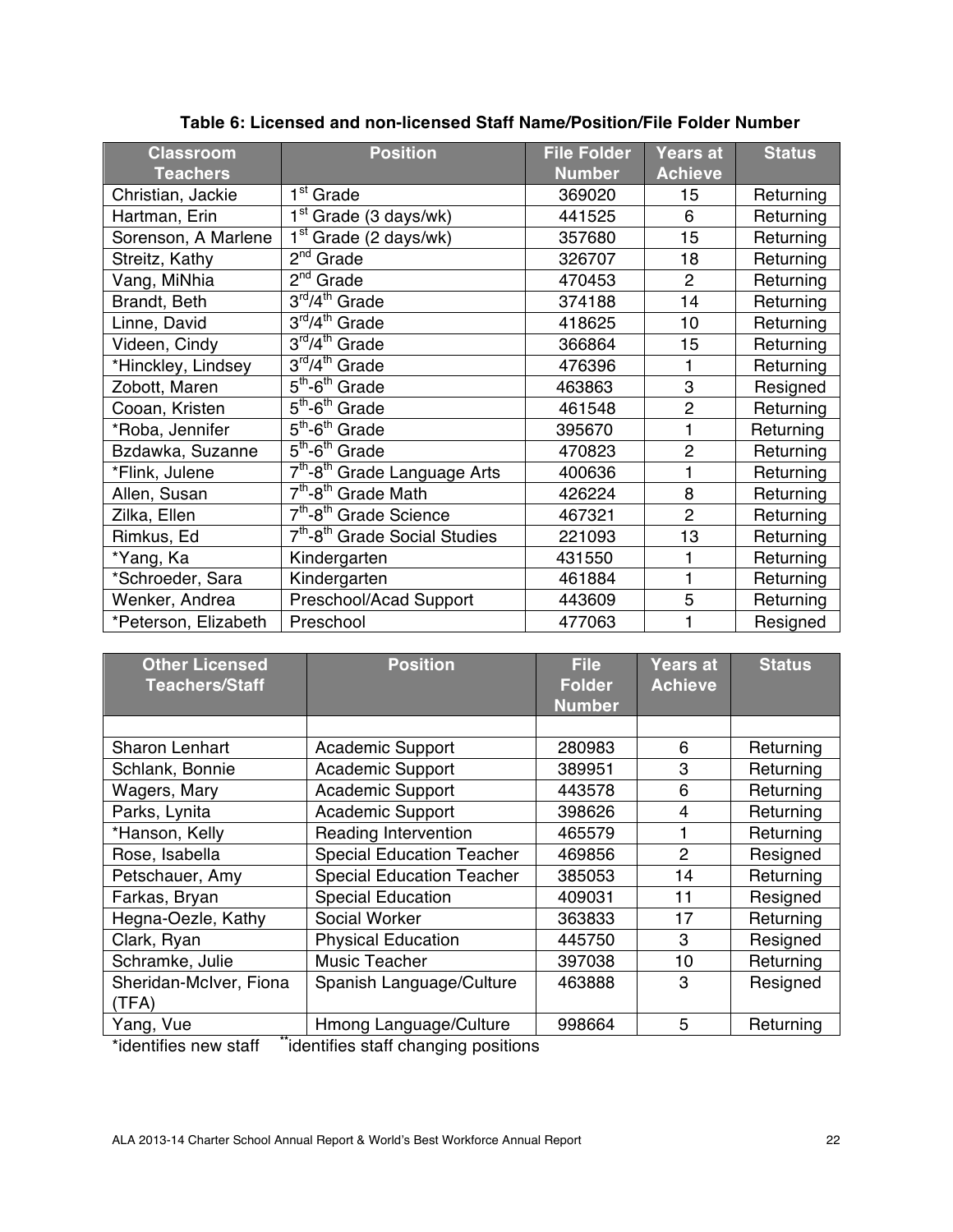| <b>Non-licensed staff</b>                                       | <b>Position</b>                                | <b>Years at</b><br><b>Achieve</b> |
|-----------------------------------------------------------------|------------------------------------------------|-----------------------------------|
| Ballard, Joyce                                                  | Special Education Paraprofessional             |                                   |
| Beaumount, Richard                                              | Custodian                                      | 4                                 |
| Boege, Curt                                                     | <b>Head Custodian</b>                          | 13                                |
| Davilla, Daniel                                                 | <b>Special Education Assistant</b>             | 3                                 |
| Estrada, Tracey                                                 | <b>Educational Assistant</b>                   | 17                                |
| Freeman, Heather                                                | <b>Office Manager</b>                          | 18                                |
| Lee, Mai                                                        | <b>Educational Assistant</b>                   | 14                                |
| Lor, Mai                                                        | School Office Receptionist/Family Liaison      | 16                                |
| Russell, Andreia                                                | <b>Special Education Paraprofessional</b>      | 16                                |
| Schultz, Nancy                                                  | Business Manager (part time)                   | 8                                 |
| Vega, Daniel                                                    | School Office/Family Liaison                   | 2                                 |
| *Olson, Lori                                                    | Nurse (LPN)                                    |                                   |
| $*!$ and a set $\mathcal{L}$ is a set of a set of $\mathcal{L}$ | <br>Talentifica polofficialmente e e catilicac |                                   |

\*identifies new staff **\*\***identifies staff changing positions

## **Licensed teacher percentage turnover rate:**

2013-14 to 2014-15: 15% of the teaching force did not return for the 2014-15 school year. This has been the trend for the last 3 years with 4-6 teachers not returning each year. Most of the turnover has been due to teachers moving to district schools in the Metro area.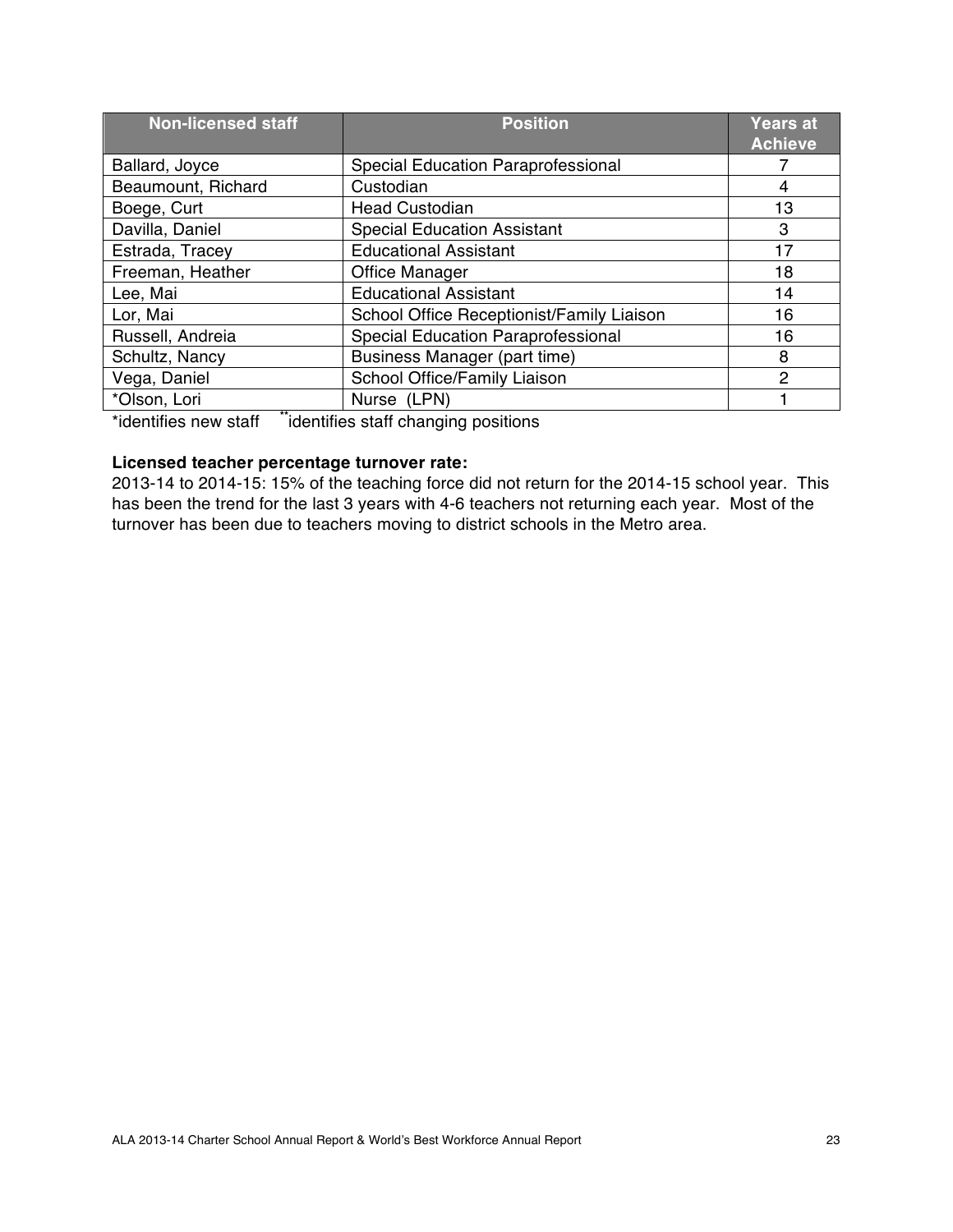#### **Governance and Management**

#### BOARD OF DIRECTORS

- School Board elections are currently held in late May/early June of each year.
- The Board membership includes 3 teachers, 3 community members, and 3 parents.
- All terms are two-year positions. Each voting seat has a maximum of three consecutive terms. Board members must step down for a minimum of one year before seeking reelection for additional terms. Terms are staggered to ensure board continuity.
- 2013-2014 Board meetings were held at the school on the third Tuesday of each month.
- Board meeting schedule and meeting minutes are posted on the www.achievemn.org web site.
- Board meetings are conducted with Robert's Rules of Order and comply with Minnesota Open Meeting Law.
- Board policies go through an adoption cycle that includes a first-read process before the actual adoption at a later meeting.
- The school board has developed a 5-year strategic plan with goals aligned to the charter contract.

| <b>Member Name</b>  | <b>Board</b>    | <b>Relation to School</b> | <b>Term</b>   | <b>Met training</b> |
|---------------------|-----------------|---------------------------|---------------|---------------------|
|                     | <b>Position</b> |                           |               | goals               |
|                     |                 |                           |               | $G/E/H^*$           |
| Lisa Kugler         | <b>Director</b> | <b>Community Member</b>   | 7/2012-6/2014 | yes/yes/yes         |
| Darcy Golish        | <b>Director</b> | <b>Community Member</b>   | 7/2013-6/2015 | yes/yes/yes         |
| Rose Hotchkiss      | <b>Director</b> | <b>Community Member</b>   | 7/2012-6/2014 | yes/yes/yes         |
| Karla Martinez      | <b>Director</b> | Parent                    | 7/2012-6/2014 | yes/yes/yes         |
| Amber Sullivan      | <b>Director</b> | Parent                    | 7/2013-6/2015 | yes/yes/yes         |
| <b>Steve Miller</b> | <b>Director</b> | Parent                    | 4/2013-6/2015 | yes/yes/yes         |
| <b>Ed Rimkus</b>    | Chair           | Teacher                   | 7/2013-6/2015 | yes/yes/yes         |
| Dave Linne          | <b>Director</b> | Teacher                   | 7/2012-6/2014 | yes/yes/yes         |
| Lynita Parks        | <b>Director</b> | Teacher                   | 1/2014-6/2014 | yes/yes/yes         |

#### **Board of Directors**

**School Year July 2013 through June 2014**

\*G=Governance E=Employment practices and policies F=Financial management

All nine members completed state-required training on governance, employment matters, and finances. In addition, board training specific to the needs of ALA is conducted at the first meeting of the year. Also, throughout the year board training needs are addressed as they surface. Each new board member also receives a board handbook that contains job descriptions, bylaws, policies, open meeting requirements, role of a nonprofit board, and other resources.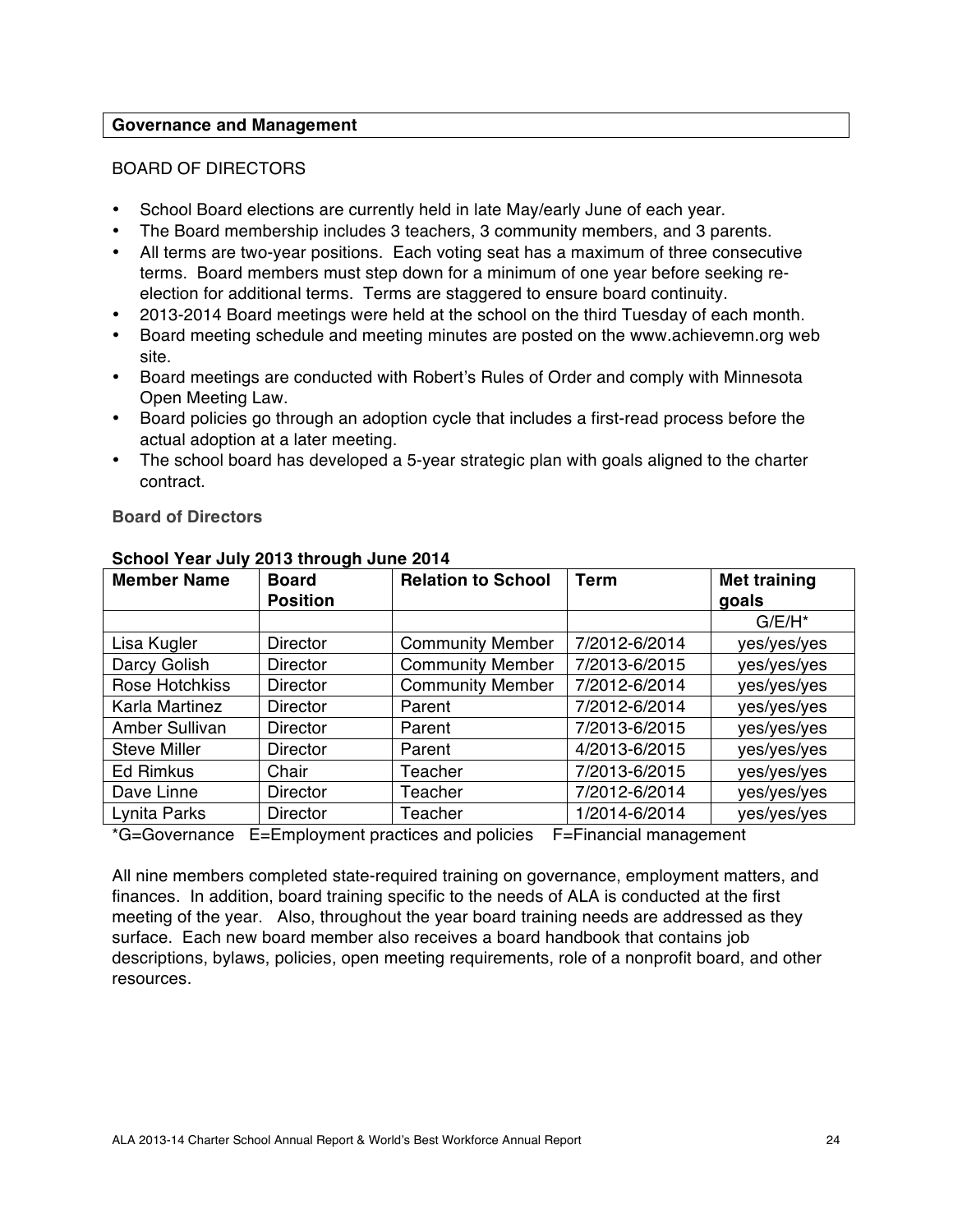## **Management Structure**

The current director oversees all operations of the school and reports directly to the school board. The director holds an administrative licensure in community education.

The business manager position is a contracted position. The current business manager has worked in charter school financial management for over 15 years and has prior experience in traditional public schools and at MDE.



The director of special education position is a contract position

through Innovative Special Education Services (ISES). The day-to-day operations of the special education program are overseen by the school social worker.

Currently, ALA utilizes a team approach to oversee the educational management of the school. Each team member has clear and specific roles within the school structure. Each individual has built a professional development plan around the goals of the school and his/her individual duties.

| Apuli, Mary               | <b>Director</b>                                  | Oversee all operations of the<br>school                                                                                                                               | 15             | continued<br>employment | 192525 |
|---------------------------|--------------------------------------------------|-----------------------------------------------------------------------------------------------------------------------------------------------------------------------|----------------|-------------------------|--------|
| Minea,<br><b>Jennifer</b> | Curriculum<br>and<br>Assessment<br>Coordinator   | Oversee curriculum and<br>assessment, oversee<br>professional learning<br>community process, serve as<br>mentor for teaching staff,<br>oversees summer<br>programming | $\overline{7}$ | continued<br>employment | 390382 |
| Oelze, Kathy              | SpEd<br>Coordinator                              | Coordinate special education<br>services and social services,<br>supervise students                                                                                   | 17             | continued<br>employment | 363833 |
| Sanders, Kris             | Technology<br>Coordinator/<br><b>Math Mentor</b> | Oversee technology in the<br>building and serve as mentor<br>for teaching staff.                                                                                      | $\overline{7}$ | continued<br>employment | 409264 |
| Sorenson,<br>Marlene      | Reading/Rtl<br>Coordinator                       | Oversee language arts,<br>reading, and intervention<br>programs, serve as mentor<br>for teaching staff                                                                | 15             | continued<br>employment | 357680 |

The Educational Administrative team at Achieve consists of 5 members: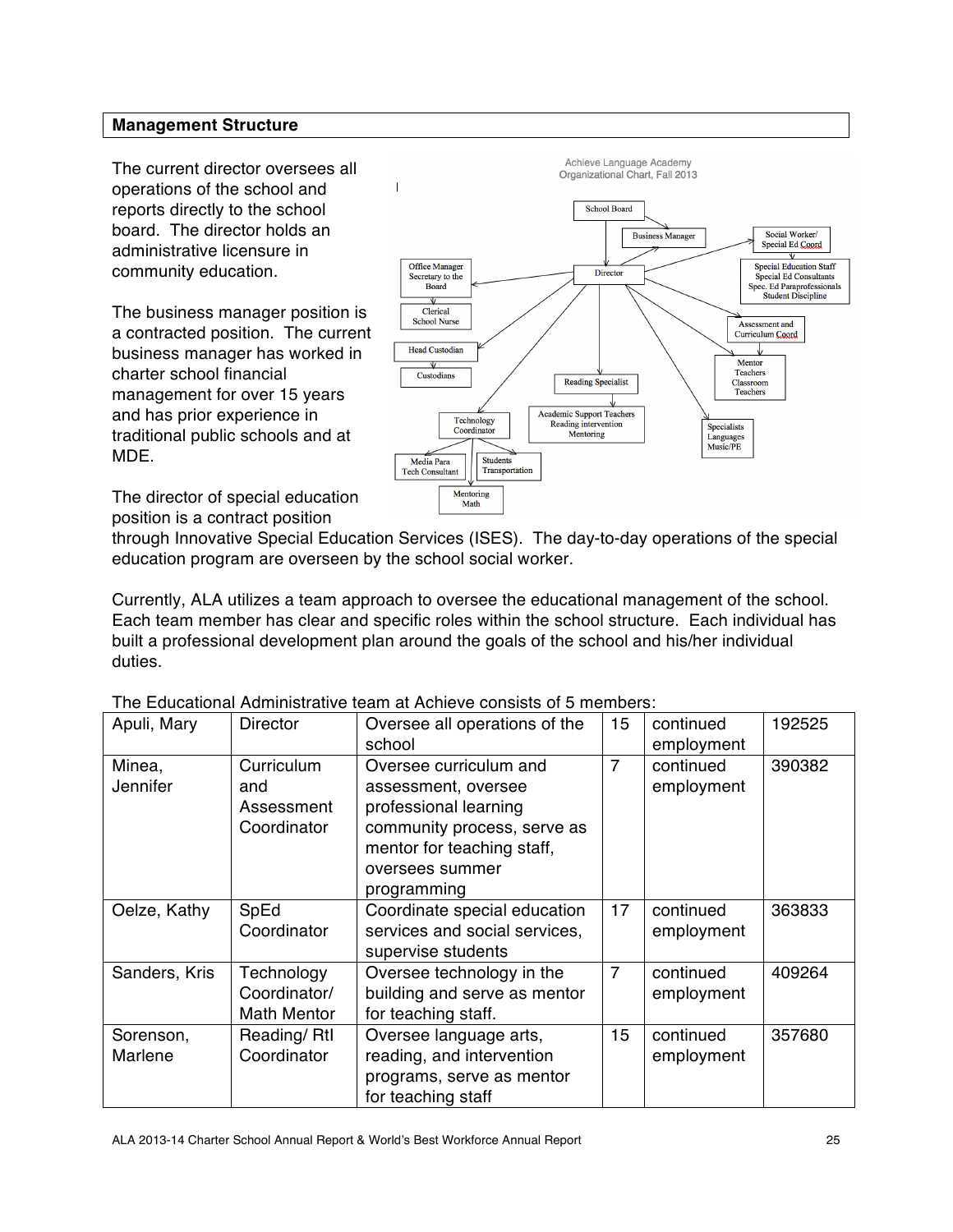#### **Operational Performance**

#### **Regulations:**

Achieve uses Skyward, a state compliant software for finance, human resources, and student management.

All state finance reports were submitted on time. Achieve received the NEO Stewardship Award in Finance for FY 2014 for the management and oversight of the school finances. All other reports due to the state were also submitted appropriately and in a timely manner. Lease aid was applied for and granted in the fall for the school year.

All state and federal taxes, pensions, and insurances were paid as required. Payroll and accounts payable are completed in-house and have been carried out in a timely manner throughout the year. The financial audit was completed on time and submitted to the state by the required deadline.

#### **Facility and Grounds:**

ALA meets or exceeds all necessary building and content insurance as per state statute. The building and grounds maintenance is managed well by the lead custodian with an eye to the long-term service of the building. Achieve is a positive feature on the east edge of St. Paul. During the 2013-14 school year no significant work was required.

In the spring of 2014 the ALA Building Company (ALABC) refinanced the bonds for the school building. An amended lease agreement was written between the school and the building company at that time. ALABC reviewed the future building needs of the school with the school board in January of 2014. A decision was made to pursue purchasing the adjoining St. Thomas Apostle Catholic church building. To do this ALA applied for an affidavit for expansion with NEO. The affidavit was approved in August 2014 and an offer for the building was presented to the church. The offer was declined. No further action has bee taken.

#### **Health and Safety**

Achieve hired a nurse in the fall of 2013 whom worked four days a week. She was responsible for state immunization reports, daily medications, student health plans, vision and hearing tests, as well as working with the special education department when needed on student evaluations.

Achieve has a written emergency and safety plan that is reviewed each year. Staff members and students routinely practice emergency procedures during the year to ensure safety measures are followed. Evacuation maps are reviewed and in very room showing appropriate routes to safety.

#### **Due Process and Privacy Rights**

The Achieve Parent – Student Handbook outlined the disciplinary procedures for students. In the fall of 2013 Achieve added a student support manager to oversee the day to day disciplinary needs of the school. This position has been very effective in helping to curb minor discipline issues that disrupt daily learning for many students.

#### **Employment**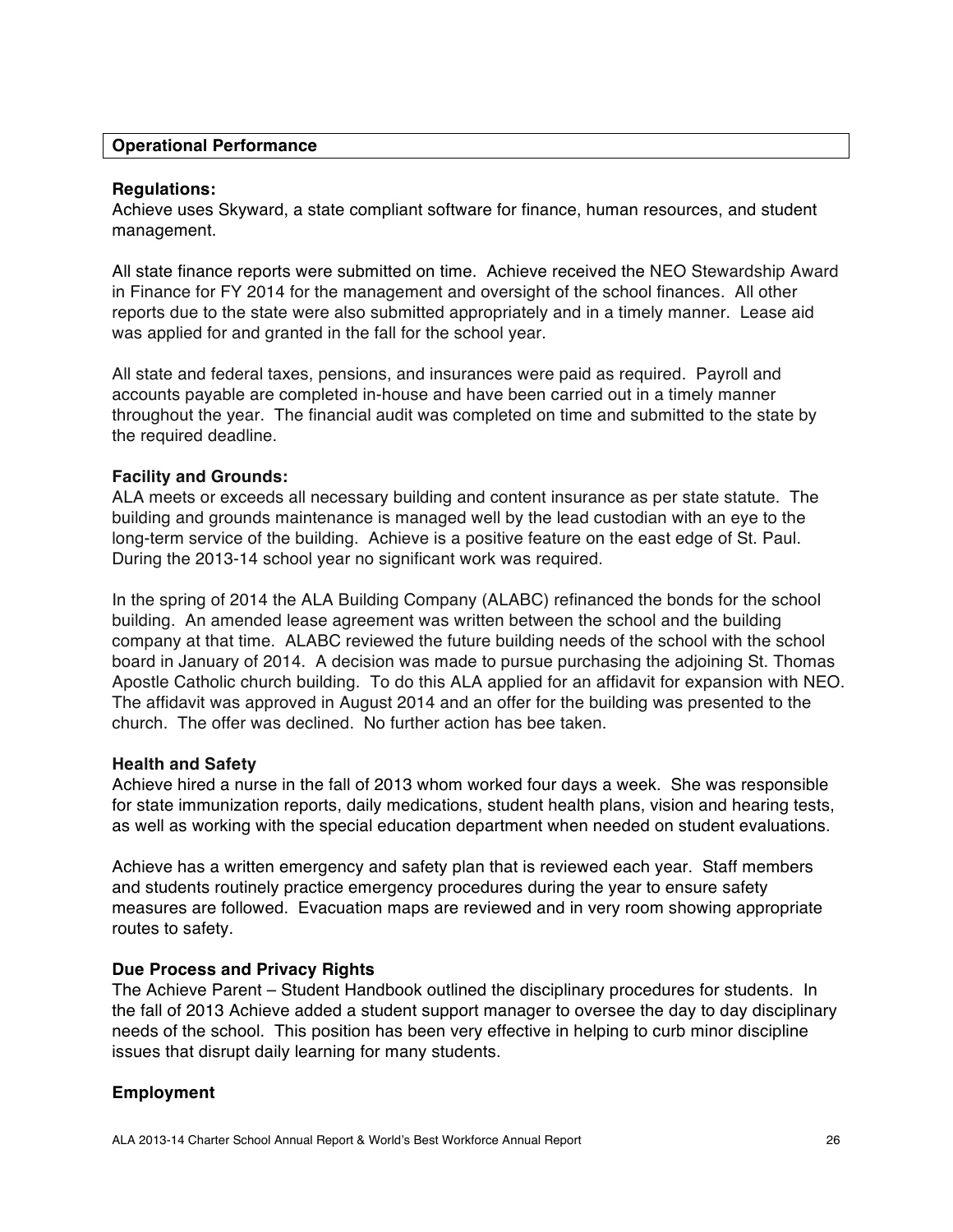The procedures for hiring include defining staffing needs, reviewing or developing job descriptions if a new position, posting the openings, interviewing, and interviews. References are checked and the candidate meets with the director to learn more about the employment terms and benefits. New employees meet with the office manager upon hiring to fill out all forms and review employment policies and procedures.

All new employees undergo background checks upon hiring. All school board members and volunteers also undergo background checks upon beginning service at Achieve. No problems found in 2013-14.

## **Food Service**

During the 2013-14 food services were provided by St. Paul School District (SPPS). The contract with SPPS was canceled as of June 30, 2014. For the 2014-15 Achieve will be providing it's own food service program using a contracted caterer, Done Right Foods.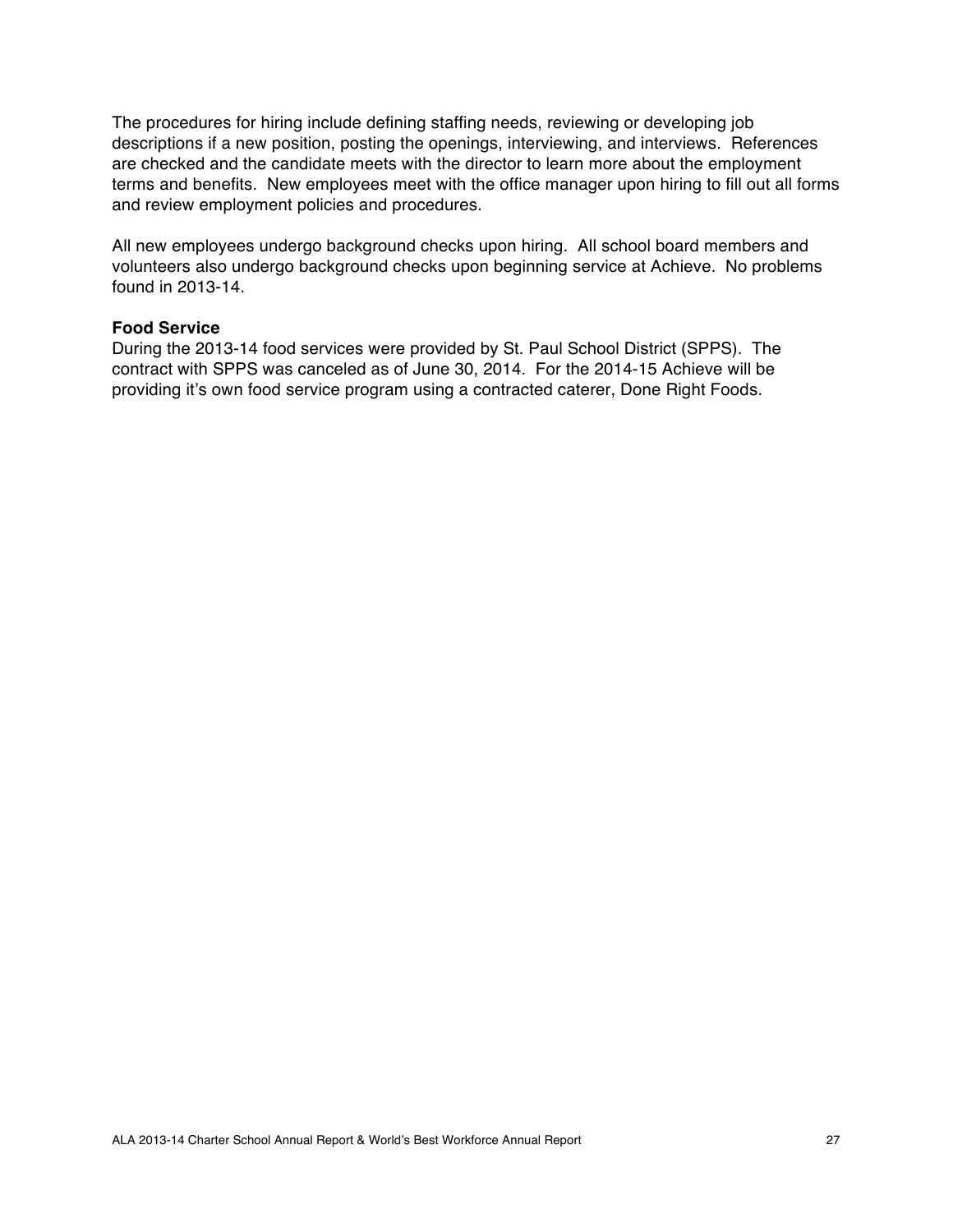#### **Finances**

Questions regarding school finances contact: Nancy Schultz, Business Manager 651-738-4875 nschultz@achievemn.org

Information presented below is derived from preliminary audit figures. The full financial audit will be completed and presented to Minnesota Department of Education and NEO no later than December 31, 2014.

| <b>FY14 Finances</b>      | Fund 1      | Fund 2 | Fund 4 |
|---------------------------|-------------|--------|--------|
| <b>Total Revenues</b>     | \$5,123,382 | ΝA     | 9,892  |
| <b>Total Expenditures</b> | 4,807,515   | ΝA     | 9,892  |
| Net Income                | 316,167     | ΝA     |        |
| <b>Total Fund Balance</b> |             |        |        |
|                           | 2,756,722   |        |        |

#### **Overview**

Achieve has had a stable budget for the last three years. Achieve has a strong fund balance which has allowed the school to forgo the need to borrow funds during the significant state aid hold-back.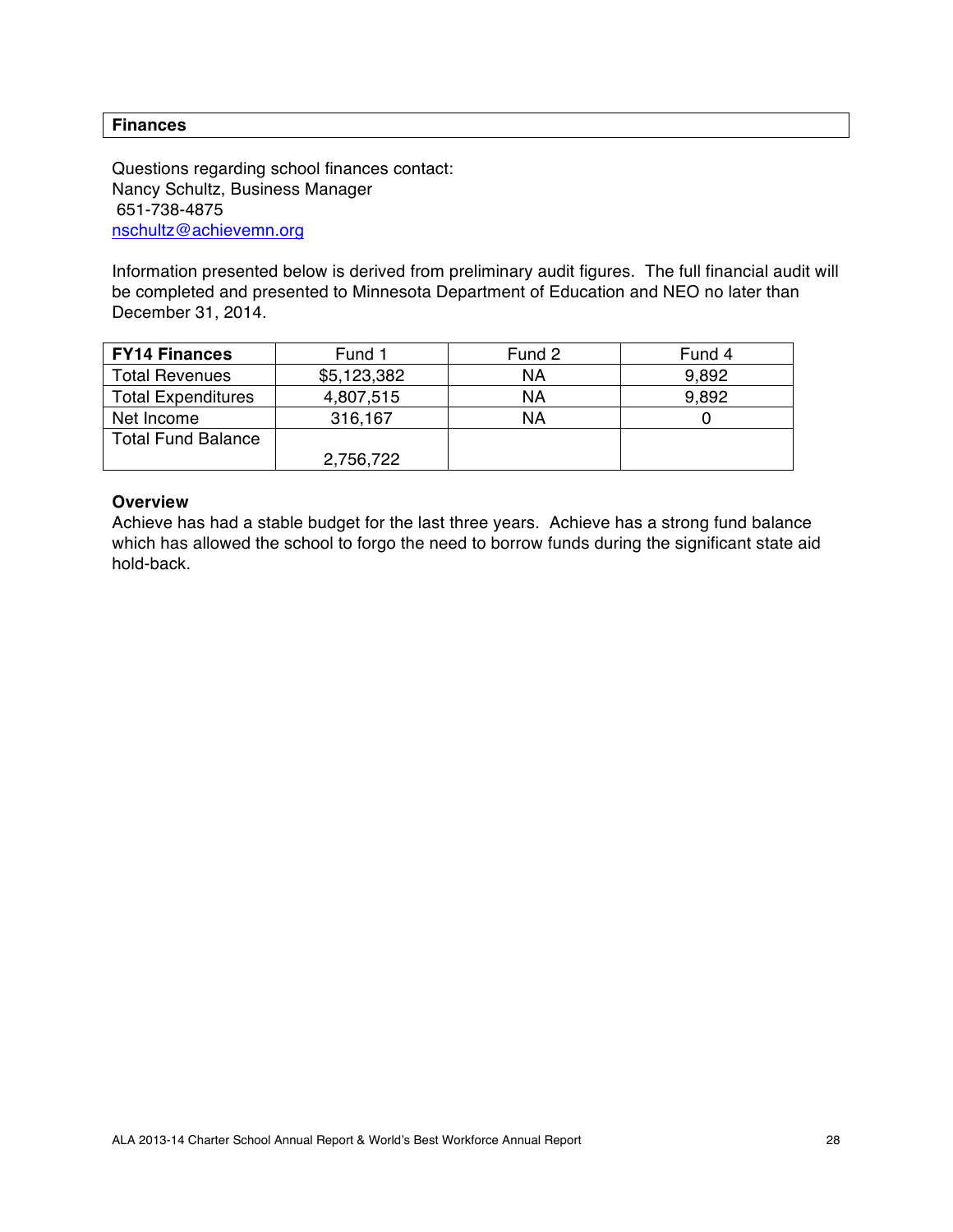## **Attachment**

#### **2013-15 SIP Action Plan**

I. All Learners will read and write at grade level as measured by the MCAIII. (Strategic Goal I.) In June of 2015, 52.8% of students in grades 1-8 will meet or exceed their growth target in reading as measured by the spring NWEA reading scores.

In June of 2012 75% of all kindergarten students will show first grade readiness for reading as measured by the Kindergarten Assessment- not including DRA.

Free/Reduced subgroup will achieve 80% Medium/High growth

| <b>Strategy</b>                                                                                                                                                              | Actions required                                                                                                                                                                                                                                                                                        | Responsibility                                                                                       | Date to<br>finish |
|------------------------------------------------------------------------------------------------------------------------------------------------------------------------------|---------------------------------------------------------------------------------------------------------------------------------------------------------------------------------------------------------------------------------------------------------------------------------------------------------|------------------------------------------------------------------------------------------------------|-------------------|
| Continue to implement,<br>evaluate, and refine language<br>arts curriculum K-8:<br>-Close Reading<br>-Academic Vocab<br>-Common Core                                         | Non-fiction writing (K-8)<br>I-Ready (K-8)<br>Reading Eggs (K-2)<br>Reading Horizons (K-2)                                                                                                                                                                                                              | <b>Rtl/Reading Coord</b><br>Language arts<br>curriculum team<br>Grade level teams<br>Mentor teachers | ongoing           |
| Create a consensus curriculum<br>map for each grade level which<br>would include balanced literacy<br>structure                                                              | Grade level teams review current<br>maps<br>Create a consensus map that<br>includes above curriculum, skill<br>sets, instructional strategies,<br>resources, and assessments<br>Align Study Island assessments<br>alignment (optional)<br>I-Ready lessons alignment<br>(optional)<br>Vertical alignment | Curriculum Coord<br><b>Rtl/Reading Coord</b><br>Grade level teams<br>Mentor teachers                 | ongoing           |
| Track individual student<br>progress toward meeting MN<br><b>Standards</b>                                                                                                   | Continue using data folders for<br>each student<br>Continue using data centers in<br>the classroom<br>I-Ready<br>Skyward: test scores, Rtl<br>Study Island                                                                                                                                              | Curriculum Coord<br>Grade level teams                                                                | ongoing           |
| Identify and implement a<br>common set of instructional<br>practices for reading and<br>language development that will<br>be used by all teaching staff:<br>Follow ALA norms | Research best practices<br>Identify "best" for Achieve<br>Language Academy<br>Train staff in "best" strategies<br>Use PD360<br><b>Academic Vocabulary</b><br>Develop hierarchy of practices<br>PLC learning                                                                                             | Curriculum Coord<br><b>Rtl/Reading Coord</b><br><b>Mentors</b>                                       | ongoing           |
| Continue to expand Common<br>Core ELA standards outside<br>the language arts block                                                                                           | Provide opportunities for<br>mentoring/ staff development for<br>teachers teaching subjects other<br>than reading.<br>Continue to implement Non-fiction                                                                                                                                                 | Mentors, Academic<br>support<br><b>Rtl/Reading</b><br>Coordinator                                    | Ongoing           |

ALA 2013-14 Charter School Annual Report & World's Best Workforce Annual Report 29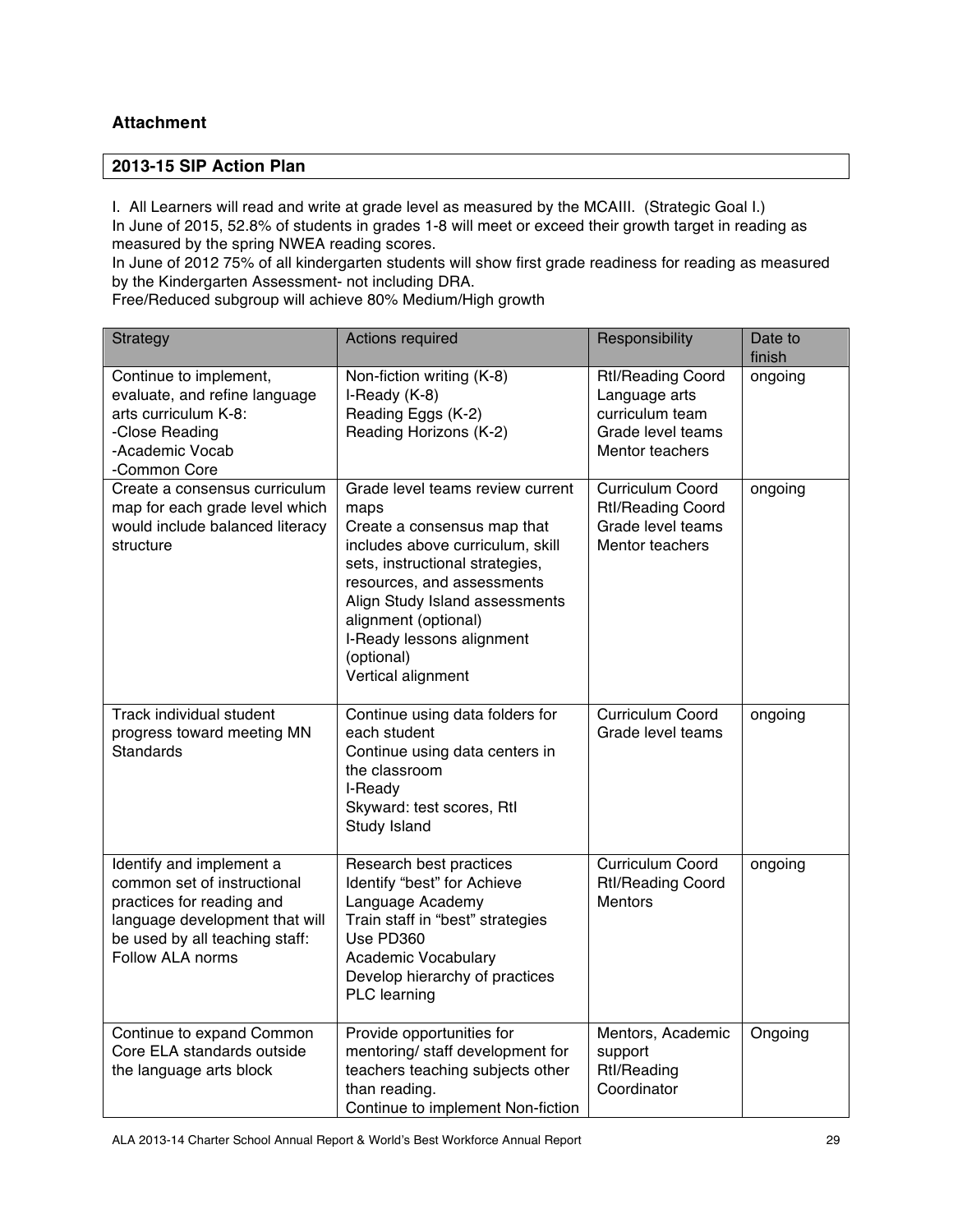|                                           | Reading and Writing                                                       |                                                                                                                         |                     |
|-------------------------------------------|---------------------------------------------------------------------------|-------------------------------------------------------------------------------------------------------------------------|---------------------|
| Continue Reading Intervention<br>Program  | Focus on Tier I strategies and<br>Tier II small group rotations           | Administration<br><b>Rtl Coordinator</b><br>Special Ed staff<br>Academic support<br>team/ RtI team<br>Grade level teams | ongoing             |
| Alignment/Standardization of<br>resources | <b>NF Writing</b><br>Books and books lists per grade<br>Software programs |                                                                                                                         |                     |
| Summer School program                     | Continue the program<br>Become a contract school for<br><b>SPPS</b>       | Administration                                                                                                          | ongoing<br>annually |

II. All Learners will perform math skills and processes at grade level as measured by the MCAIII. (Strategic Goal I.)

By June of 2015, 75% students in grades 1-8 will meet or exceed their growth target in math as measured by the spring NWEA reading scores.

By June of 2015 75% of all kindergarten students will show first grade preparedness for math as measured by the Kindergarten Assessment.

By June of 2015 80% of Free/Reduced subgroup will achieve medium/high growth

| <b>Strategy</b>                                                                                                                                              | <b>Actions Required</b>                                                                                                                                                                                                                                                                                                                                                                  | Responsibility            | Date to Finish           |
|--------------------------------------------------------------------------------------------------------------------------------------------------------------|------------------------------------------------------------------------------------------------------------------------------------------------------------------------------------------------------------------------------------------------------------------------------------------------------------------------------------------------------------------------------------------|---------------------------|--------------------------|
| Align Math Curriculum(s)                                                                                                                                     | Train teachers in curricula<br>Vertically align<br>Review current maps in<br>Curriculum Connector<br>Grade level teams review<br>current maps<br>Create a consensus map that<br>includes above curriculum, skill<br>sets, instructional strategies,<br>resources, and assessments<br>Align Study Island<br>assessments with consensus<br>maps (optional)<br>I-Ready alignment (optional) | Teachers<br>Coaches       | Ongoing                  |
| Identify and implement a<br>common set of instructional<br>practices for math<br>development that will be<br>used by all teaching staff:<br>Follow ALA norms | Using Learning Framework 360<br>strategies & 90/90/90 research<br>Train staff<br>Implement and support<br>Observe and continue training                                                                                                                                                                                                                                                  | Administration<br>Coaches | ongoing                  |
| Track individual student<br>progress toward meeting MN<br><b>Standards</b>                                                                                   | Continue using data folders for<br>each student<br>Continue using data centers in<br>the classroom<br>I-Ready                                                                                                                                                                                                                                                                            | <b>Teachers</b>           | $Fall - then$<br>ongoing |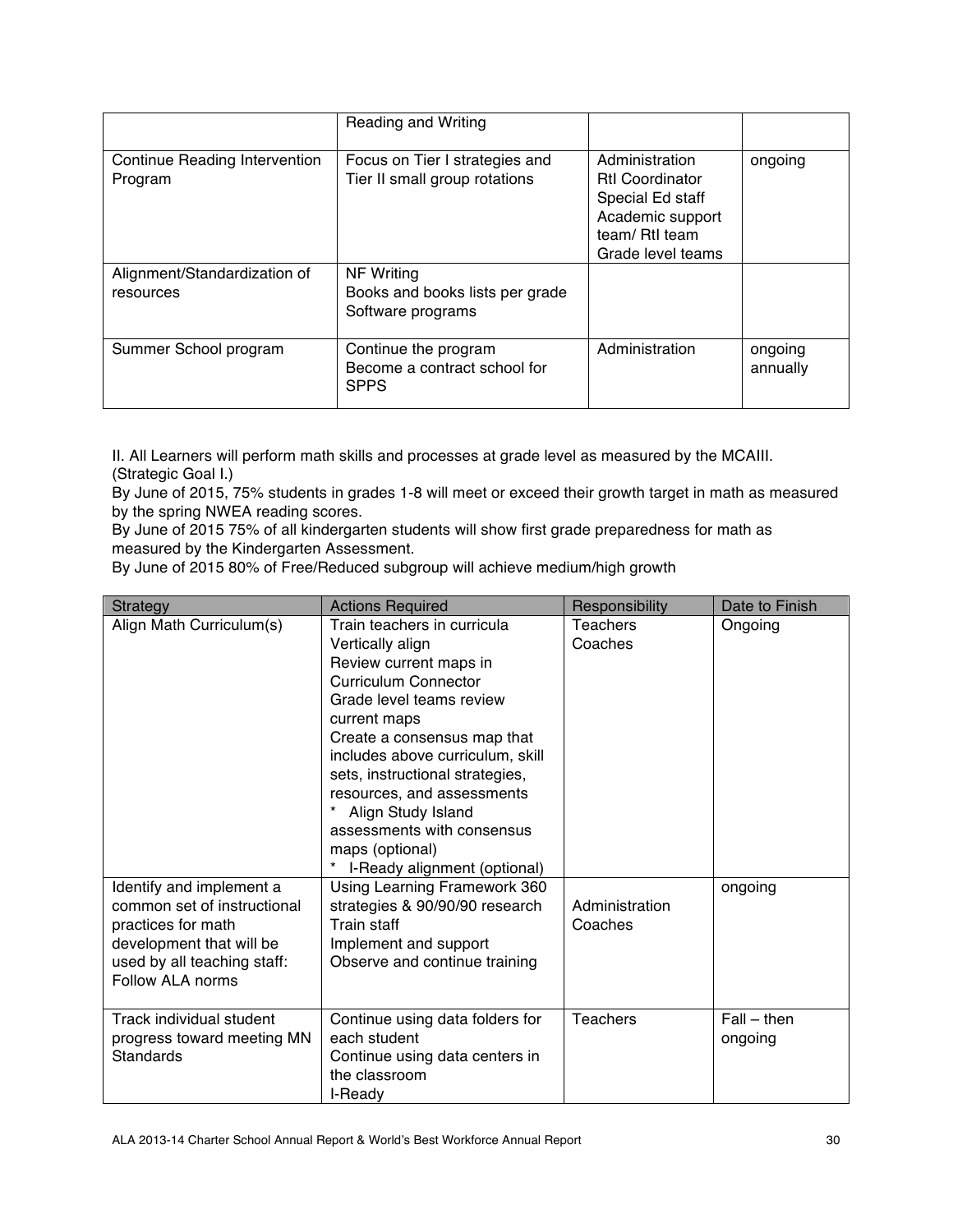|                                           | Study Island<br>Skyward: Test scores, Rtl |  |
|-------------------------------------------|-------------------------------------------|--|
| Alignment/Standardization of<br>resources |                                           |  |

III. Continue to implement a comprehensive accountability system.

By June of 2015 all teaching staff will implement Skyward Comprehensive Data System to ensure the Minnesota State Standards are being addressed, to document, and update curriculum, instructional and assessment information. (Strategic Goals I & VI.)

Implement & document school wide research-based strategies and best practices

| Strategy                                                                         | <b>Actions Required</b>                                                                                                                                                                                                                                                        | Responsibility                   | Date to Finish                              |
|----------------------------------------------------------------------------------|--------------------------------------------------------------------------------------------------------------------------------------------------------------------------------------------------------------------------------------------------------------------------------|----------------------------------|---------------------------------------------|
| Introduce and<br>implement curriculum<br>& lesson planning<br>archive schoolwide | Training for Skyward curriculum<br>map and lesson plan archive<br>Standardize:<br>Parameters for when to roll over<br>Expectations of staff use after staff<br>leave                                                                                                           | Mentor teacher<br>Administration | <b>Fall Staff</b><br>development<br>Ongoing |
| Continue to implement<br>common student data<br>systems                          | Staff development and use data<br>folders for each students to assess<br>growth throughout the year<br>(sharing them)<br>Teaching teams use Skyward, I-<br>Ready for students to be accessed<br>by all and continue with them to<br>each grade along with their report<br>card | Teaching teams<br>Tech support   | November                                    |
| Field Trips & Events                                                             | Create a list of events/field trips by<br>grade level aligned to academics<br>and grade level norms (bi-annual<br>list)                                                                                                                                                        | Teachers                         | <b>Fall 2014</b>                            |

IV. Continue to improve communications with parents and engage them in the process of teaching their children.

During the 2013-15 school year we will increase participation in all parent events. (Strategic Goal III & IV.)

| Strategy                                                           | <b>Actions Required</b>                                                                                                                                                                                                              | Responsibility                    | Date to Finish |
|--------------------------------------------------------------------|--------------------------------------------------------------------------------------------------------------------------------------------------------------------------------------------------------------------------------------|-----------------------------------|----------------|
| Continue to develop a<br>parent involvement<br>plan                | Survey parents regarding their<br>needs and assumptions regarding<br>participation in their children's<br>education.<br>Enlist parents and staff to jointly<br>develop and distribute the parent<br>involvement plan to all parents. | Administration,<br>staff, parents | Fall           |
| Provide a variety of<br>parent involvement<br>activities that will | Plan events and implement                                                                                                                                                                                                            | Administration,<br>staff, parents | October        |